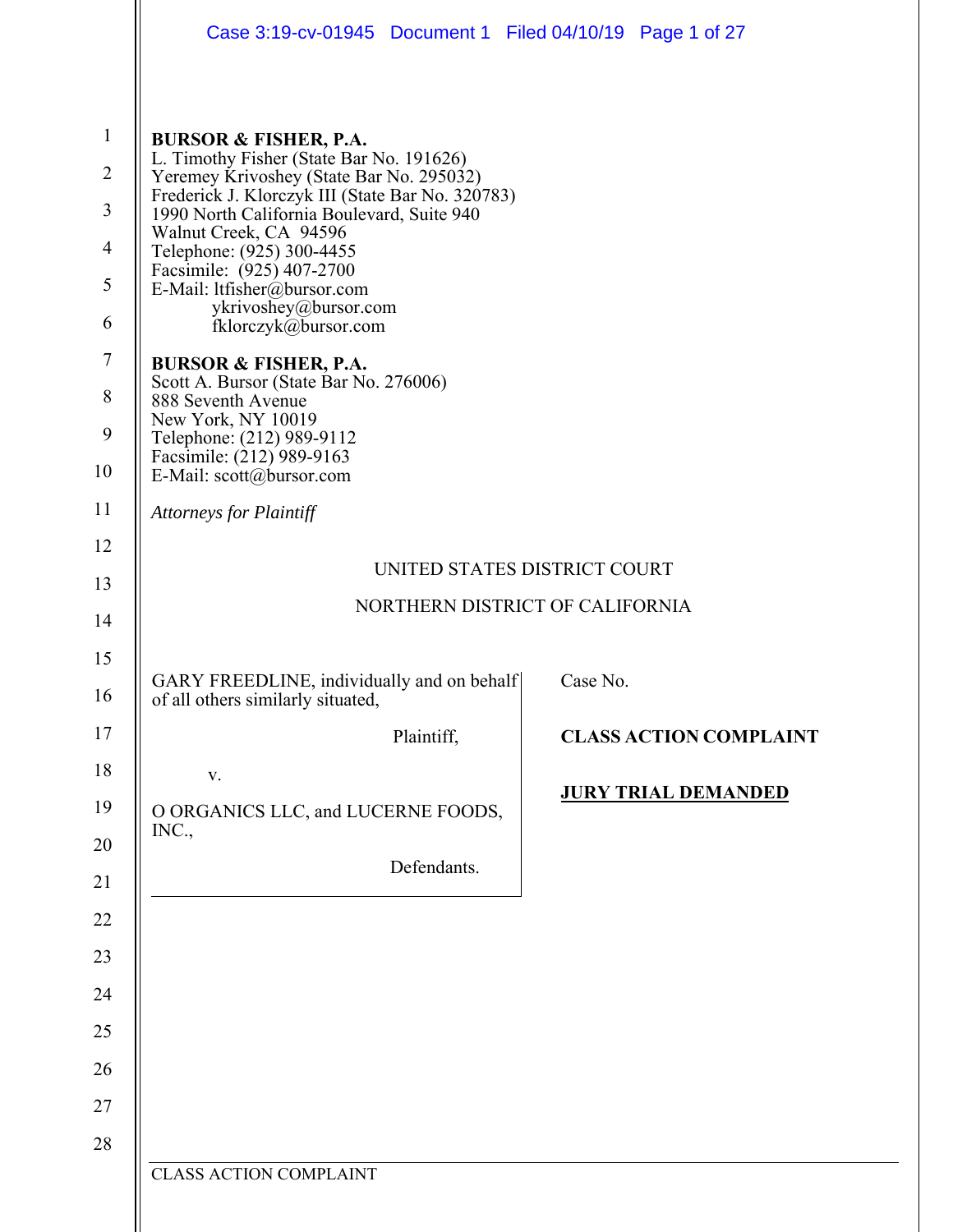Plaintiff Gary Freedline ("Plaintiff") brings this action on behalf of himself and all others similarly situated against Defendants O Organics LLC ("O Organics") and Defendant Lucerne Foods, Inc. ("Lucerne") (collectively, "Defendants"). Plaintiff makes the following allegations pursuant to the investigation of his counsel and based upon information and belief, except as to the allegations specifically pertaining to himself, which are based on personal knowledge.

### **INTRODUCTION**

1. O Organics and Lucerne have passed off their entire line of O Organics Kombucha<sup>1</sup> beverages as non-alcoholic, when, in fact, the beverages contain more than three to five times the alcohol allowed for non-alcoholic beverages. The alcoholic beverages are sold to unsuspecting children, pregnant women, persons suffering with alcohol dependence issues, and a host of other people for whom alcohol consumption may pose a grave and immediate safety risk.

2. Further, O Organics and Lucerne greatly understate the sugar content of O Organics Kombucha beverages on the products' labels, making the beverages appear healthier than they really are. The undeclared sugar content of O Organics Kombucha beverages contributes to the continued fermentation of the beverages after bottling. As discussed herein, such continued fermentation in part causes O Organics Kombucha beverages to cross the .5 percent alcohol by volume threshold set for non-alcoholic beverages.

3. Plaintiff purchased numerous bottles of O Organics Kombucha based on Defendants' misleading and false advertising and labeling of the products.

4. Plaintiff seeks relief in this action individually, and on behalf of all purchasers of O Organic Kombucha beverages, for Defendants' violations of the California Consumer Legal Remedies Act ("CLRA"), Civil Code §§ 1750, *et seq*., Unfair Competition Law ("UCL"), Bus. & Prof. Code §§ 17200, *et seq*., False Advertising Law ("FAL"), Bus. & Prof. Code §§ 17500, *et* 

 $\overline{a}$ <sup>1</sup> O Organics Kombucha refers to every flavor of Defendants' O Organics' branded kombucha beverages sold nationwide, as described herein, including, but not limited to, O Organics Kombucha: Raspberry Black Currant, Pomegranate Hibiscus Lime, Cranberry Peach, Guava, Mango Mint, Ginger Lemon, Ginger. The various flavors of O Organics Kombucha are substantially identical other than their flavor profile, as each flavor is above the 0.5 percent alcohol by volume threshold and understates the amount of sugar in the beverages. None of the flavors has the requisite government warning required for alcoholic beverages.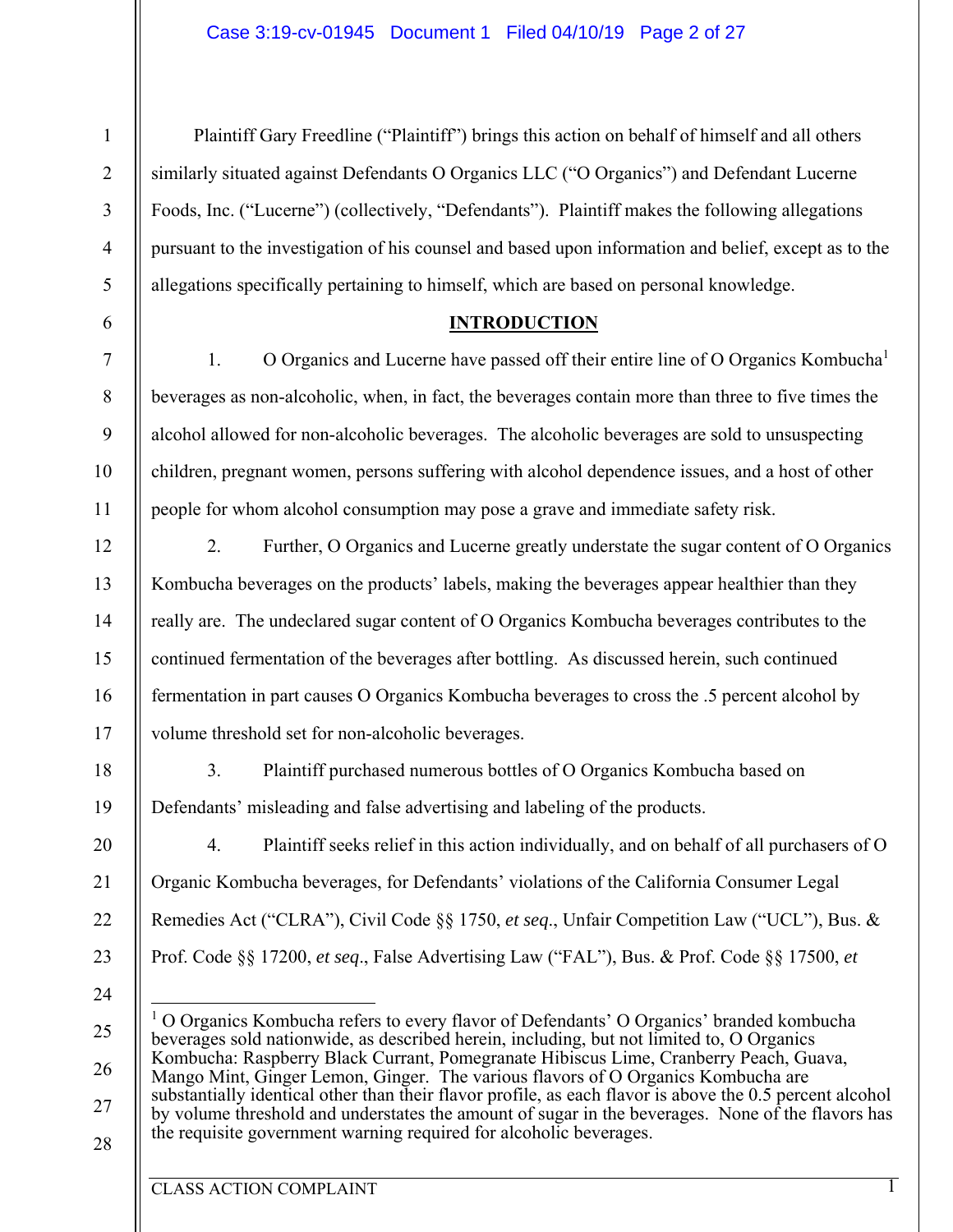*seq*., for breach of express and implied warranties, negligent misrepresentation, fraud, and unjust enrichment.

#### **PARTIES**

4 5 6 7 8 9 10 11 12 13 14 15 16 17 18 19 20 21 22 23 24 25 5. Plaintiff Gary Freedline is a citizen of California, residing in Rancho Mission Viejo. Within the past two years, Mr. Freedline purchased O Organics Kombucha beverages from Albertsons stores within California. Mr. Freedline purchased, at a minimum, the O Organics Kombucha: Pomegranate Hibiscus Lime and Mango Mint flavors. Mr. Freedline purchased the products with the belief and on the basis that the products were non-alcoholic. The labels of the O Organics Kombucha beverages he purchased did not bear a government warning concerning the consumption of alcoholic beverages, nor any other clear or conspicuous warning regarding the beverages' high alcohol content. Mr. Freedline did not have to show any identification of his age in order to purchase the O Organics Kombucha products at Albertsons. The O Organics Kombucha beverages were displayed in a section separate from other alcoholic beverages (*e.g*., beer) at the Albertsons location at which he made his purchases. Mr. Freedline would not have purchased the products at the time had he known that they contained significant levels of alcohol and were considered alcoholic beverages. Further, Mr. Freedline would have paid significantly less for the products had he known that the products mischaracterized the level of sugar and alcohol in the bottles. Should Mr. Freedline encounter any O Organics Kombucha beverages in the future, he could not rely on the truthfulness of the labels' statements characterizing the level of sugar and alcohol (or the absence of alcohol) in the beverages, absent corrective advertising. Further, should Mr. Freedline encounter any O Organics Kombucha beverages in the future, he could not rely on the statement on the back of the labels that the products "CONTAINS LESS THAN 0.5% ALCOHOL BY VOLUME." However, Mr. Freedline would still be willing to purchase the current formulations of O Organics Kombucha so long as Defendants engage in corrective advertising.

6. Defendant O Organics LLC is a Delaware corporation located and headquartered at 5918 Stoneridge Mall Road, Pleasanton, California. O Organics is a wholly owned subsidiary of

28

27

26

1

2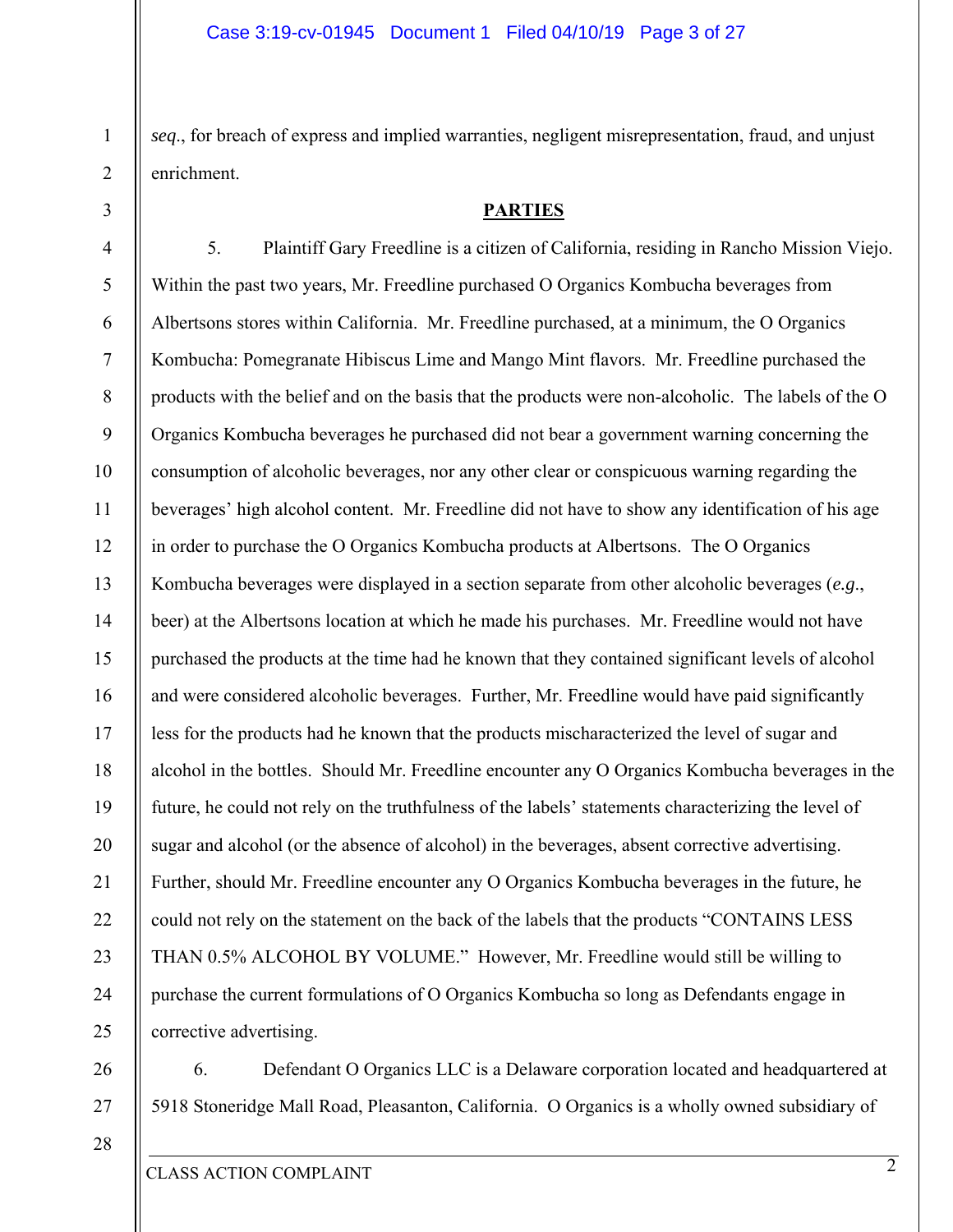### Case 3:19-cv-01945 Document 1 Filed 04/10/19 Page 4 of 27

Defendant Lucerne Foods, Inc. O Organics brews and bottles its O Organics Kombucha beverages in California. O Organics manufactures, advertises, sells, and markets O Organics Kombucha beverages as alleged herein nationwide, including in California.

7. Defendant Lucerne Foods, Inc. is a Delaware corporation located and headquartered at 5918 Stoneridge Mall Road, Pleasanton, California, the same location as Defendant O Organics. Defendant is the parent corporation of Defendant O Organics, a wholly-owned subsidiary. Defendant acts as the distributor for O Organics Kombucha beverages manufactured by Defendant O Organics nationwide, including in California.

8. There exists, and at all times herein existed, a unity of ownership between Defendants Lucerne and O Organics and their agents such that any individuality or separateness between them has ceased and each of them is the alter ego of the others. Lucerne communicates with O Organics concerning virtually all aspects of the O Organics Kombucha products it distributes within the United States, including for products distributed in California. At all relevant times, O Organics acted as an authorized agent, representative, servant, employee and/or alter ego of Lucerne while performing activities including but not limited to advertising, labeling, manufacturing, and testing of O Organics Kombucha products in the United States, including substantial activities that occurred within this jurisdiction.

18 19 20 21 22 23 24 25 9. O Organics and Lucerne's misleading marketing, advertising, labeling, and product information concerning the level of sugar and alcohol in their Kombucha beverages were conceived, reviewed, approved, and otherwise controlled from O Organics' and Lucerne's joint California headquarters. O Organics' and Lucerne's misleading marketing concerning the sugar and alcohol content of their Kombucha beverages was coordinated at, emanated from, and was developed at O Organics' and Lucerne's joint California headquarters. All critical decisions regarding the misleading alcohol and sugar marketing and labeling of O Organics Kombucha were made by Lucerne and O Organics in California.

27

26

1

2

3

4

5

6

7

8

9

10

11

12

13

14

15

16

17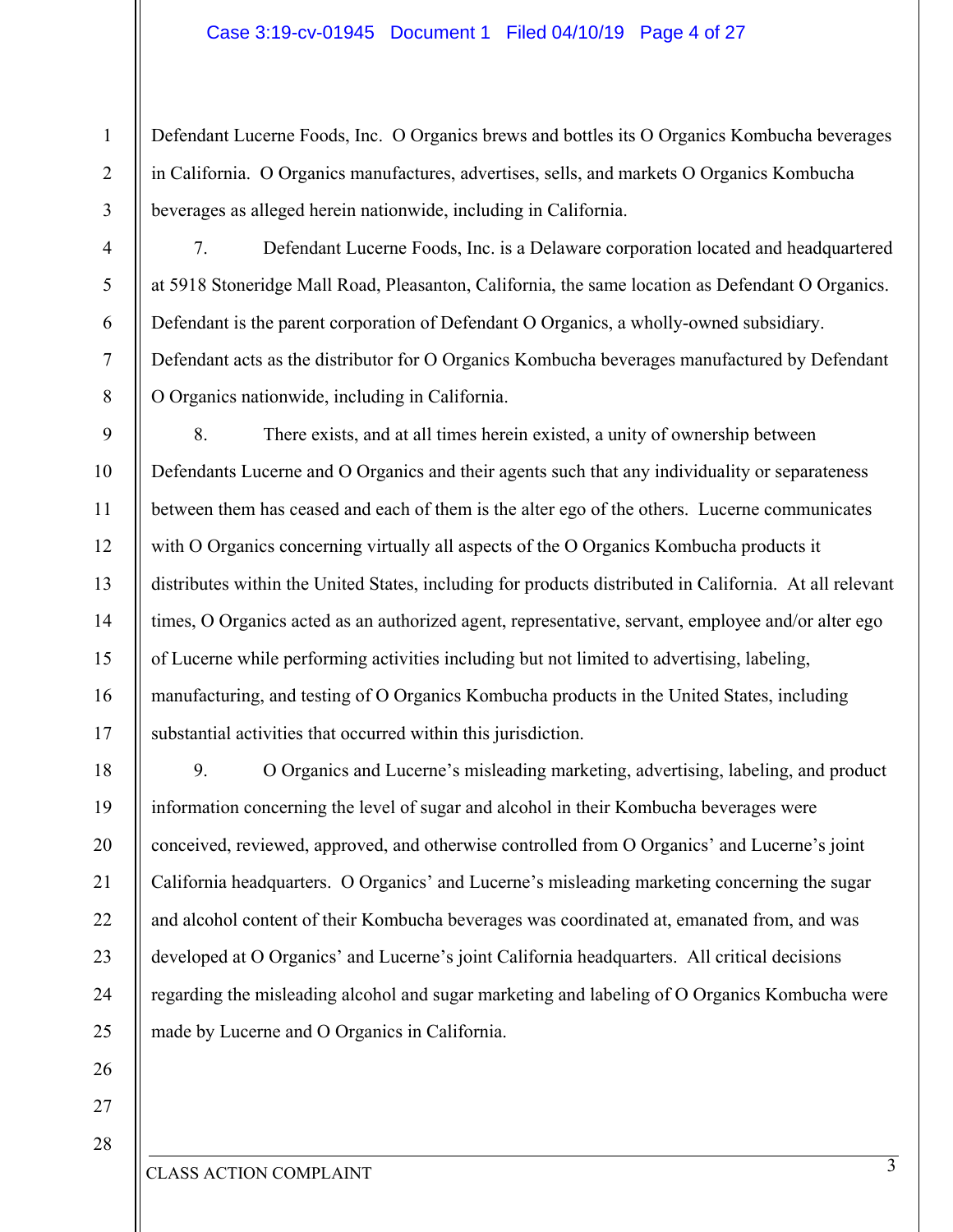1

2

3

4

5

6

7

8

9

10

11

12

13

14

15

16

17

18

19

20

21

22

23

24

25

26

27

### **JURISDICTION AND VENUE**

10. This Court has subject matter jurisdiction pursuant to 28 U.S.C. § 1332(d)(2)(A) because this case is a class action where the aggregate claims of all members of the proposed class are in excess of \$5,000,000, exclusive of interest and costs, and Plaintiff, as well as most members of the proposed nationwide class, are citizens of states different from the states of Defendants. Defendants have sold hundreds of thousands, if not millions, of bottles of O Organics Kombucha beverages.

11. This Court has general jurisdiction over Defendants because they are both headquartered in California. Further, the Court has general jurisdiction over all Defendants because they conduct substantial business within California such that Defendants have significant, continuous, and pervasive contacts with the State of California.

12. Venue is proper in this Court pursuant to 28 U.S.C. § 1391 because the challenged mislabeling, misbranding, and marketing practices have been disseminated and committed in this District and because Defendants are headquartered in this District.

### **FACTS COMMON TO ALL CAUSES OF ACTION**

13. The name "kombucha" comes from the common name for what is essentially a fermented tea drink. Kombucha, including O Organics Kombucha, is made of tea that ferments for up to a month while a "blob" of bacteria known as "scoby" (for symbiotic colony of bacteria and yeast) floats on top. The scoby then "eats" the sugar, acids, and caffeine in the tea, creating a cocktail of live microorganisms. Basic chemistry explains that the scoby converts the sugar into carbon dioxide and alcohol.

14. Having only launched around 2014 or 2015, O Organics Kombucha is now sold nationwide in Safeway and Albertson's family of retail stores. However, O Organics Kombucha's rise is built on a poorly kept industry secret – kombucha made the "real way," without pasteurization, predictably becomes highly alcoholic. While pasteurized versions of kombucha products are non-alcoholic, as the pasteurization kills the yeast in the kombucha, raw (unpasteurized) versions of kombucha become alcoholic over time as the living yeast in the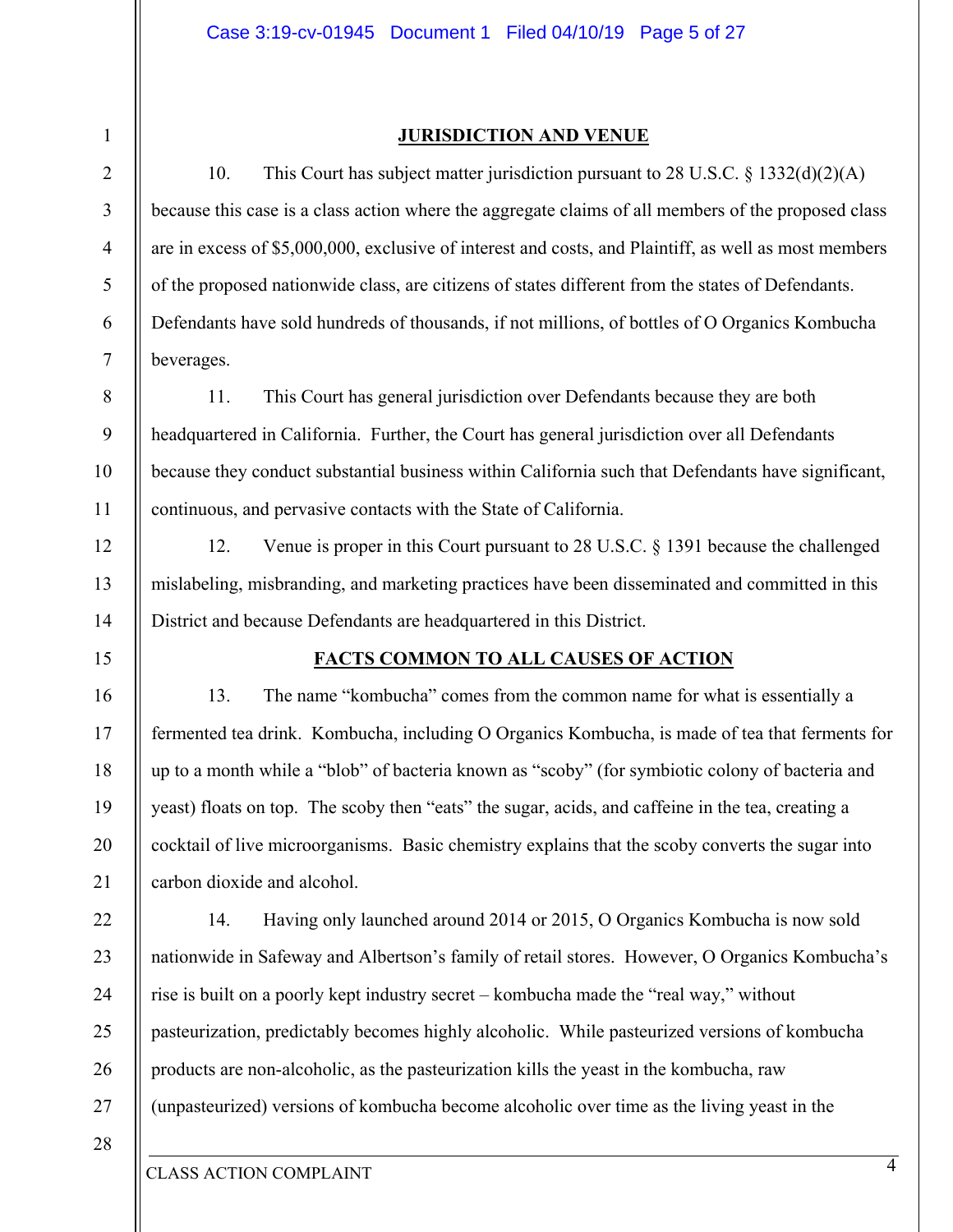### Case 3:19-cv-01945 Document 1 Filed 04/10/19 Page 6 of 27

beverage converts sugars into alcohol. Such natural conversion of sugar to alcohol in unpasteurized kombucha beverages can result in alcohol levels as high as 4 percent alcohol by volume (and even higher), roughly the same alcohol content as regular beer. O Organics Kombucha is no different – it contains more than three to five times the limit of permitted alcohol by volume content.

15. In 2010, major retailers throughout the country, including big retailers like Whole Foods, were forced to immediately stop selling kombucha beverages because it was discovered that the beverages contained alcohol levels as high as 2.5 percent by volume, roughly five times the legal limit for non-alcoholic beverages. The discoveries sparked Federal Drug Administration ("FDA") and Alcohol and Tobacco Tax and Trade Bureau ("TTB") investigations concerning the alcohol content of various kombucha products.

16. Several other manufacturers of kombucha beverages, such as Honest Tea, owned and operated by the Coca-Cola Company, were unable to reformulate their kombucha beverages to ensure that the products never crossed the 0.5 alcohol by volume threshold at retail or consumption. "Despite reformulating its kombucha drinks in August 2010, Honest Tea found that the level of alcohol in Honest Kombucha – when left at room temperature – increased beyond 0.5 percent. Citing the difficulty in maintaining legal alcohol levels, Honest Tea discontinued the line in December 2010."2

19 20 21 22 23 24 25 17. Since that time, seeking to capitalize on the consumer craze and desire surrounding kombucha beverages, kombucha manufacturers have found many creative ways to ensure that their kombucha beverages did not cross the 0.5 percent alcohol by volume standard, such as through pasteurization. Others have chosen to continue making "raw" and unpasteurized kombucha but include the federally mandated warning for alcoholic beverages. Defendants have apparently chosen a third path. Continue brewing raw, unpasteurized kombucha without disclosing that the kombucha is an alcoholic beverage.

26

 $\overline{a}$ 

27

28

1

2

3

4

5

6

7

8

9

10

11

12

13

14

15

16

17

18

CLASS ACTION COMPLAINT

<sup>2</sup> Ray Latif, *Kombucha Class Action Suits Settled with GT's, Honest Tea*, BevNet.com, Nov. 8, 2011. Available at http://www.bevnet.com/news/2011/kombucha-class-action-suits-settled-withgts-honest-tea (last accessed March 5, 2018).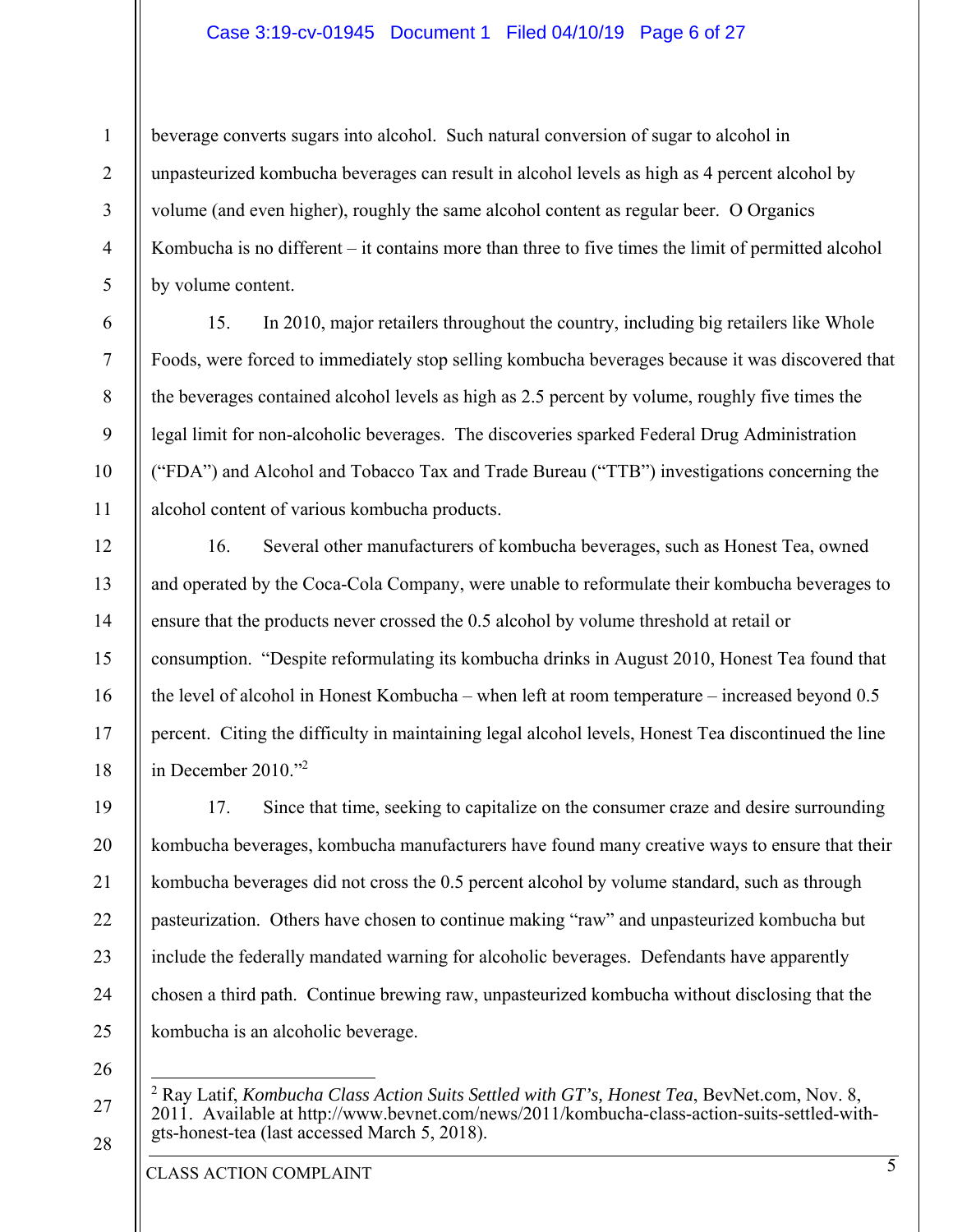### Case 3:19-cv-01945 Document 1 Filed 04/10/19 Page 7 of 27

1

6 7

8

9

10

11

12

13

14

15

16

17

18

19

20

21

22

23

24

25

26

18. Indeed, Defendants' false and misleading advertising of O Organics Kombucha is not limited to omitting critical information regarding the amount of alcohol on the beverages' labels. On the back of the labels of O Organics Kombucha, the labels falsely state that O Organics Kombucha "CONTAINS LESS THAN 0.5% ALCOHOL BY VOLUME."

### **TTB Accredited Lab Results Show that O Organics Kombucha has Greater than 0.5 Percent Alcohol by Volume and Contains Excess Sugar**

19. Within the past year, Brewing & Distilling Analytical Services, LLC, an independent, TTB certified laboratory, conducted tests on multiple bottles of O Organics Kombucha beverages concerning the beverage's alcohol content. To test for alcohol content, BDAS utilized scientifically valid, TTB approved methodology for testing kombucha beverages. Each test showed that every bottle of the products contained a level of alcohol by volume greater than 0.5 percent. None of the products passed their stated expiration date at the time of testing. The smallest percentage of alcohol by volume detected among all the O Organics Kombucha products tested by BDAS was 1.63 percent alcohol by volume, and the highest was 2.63 percent alcohol by volume. Not a single product tested was below the federally mandated 0.5 percent alcohol by volume limit.

20. BDAS also separately tested the sugar content of O Organics Kombucha beverages. BDAS's test results showed that O Organics Kombucha beverages contain more than 40 percent more sugar than declared on the beverages' labels.

### **Every O Organics Kombucha Bottle Violates a Host of Federal and State Law Regulating the Labeling of Alcoholic Beverages**

21. Prior to a recent update, the TTB's website stated that "TTB's initial testing of kombucha in the marketplace reveals that many of these products contain at least 0.5 percent alcohol by volume. These products are alcohol beverages and are consequently subject to regulation."<sup>3</sup> The TTB stated that its "primary concern is to ensure that consumers are not misled about the nature of alcohol beverage products that might be marketed as non-alcoholic beverages. It is important that consumers are adequately informed about the nature of these products."

27 28

<sup>3</sup> https://web.archive.org/web/20150818084444/http://www.ttb.gov/faqs/kombucha-faqs.shtml

CLASS ACTION COMPLAINT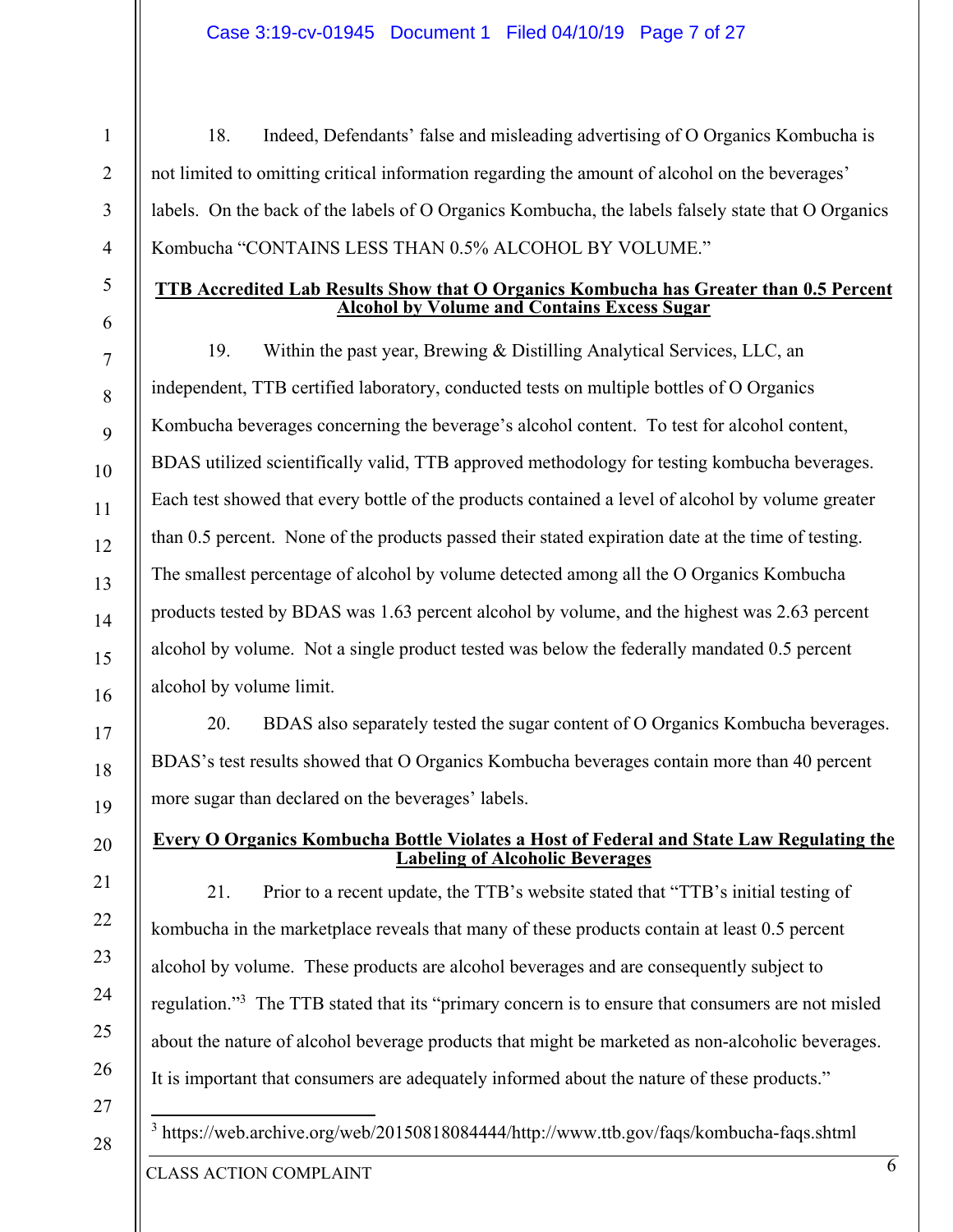### Case 3:19-cv-01945 Document 1 Filed 04/10/19 Page 8 of 27

22. The TTB's current website shows that the concern over alcohol in kombucha beverages persists. "Some kombucha products contain 0.5% or more alcohol by volume. These products are alcohol beverages ... It is important to note that regardless of the alcohol content of the finished beverage, when kombucha reaches 0.5% alcohol or more by volume at any time during the production process, it must be produced on a TTB-qualified premises and is subject to TTB regulation. Thus, for example, a producer of a kombucha-style beer that reaches an alcohol content of 1.2% alcohol by volume during production must qualify as a brewer and comply with TTB regulations in 27 CFR part 25, even if the finished product is a non-alcoholic beverage (containing less than  $0.5\%$  alcohol by volume)."<sup>4</sup>

23. According to the TTB, "[e]ven though a kombucha beverage may have less than 0.5% alcohol by volume at the time of bottling, fermentation may continue in the bottle after it leaves the production facility, depending on how the kombucha beverage is made and stored. As a result, the alcohol content may increase to 0.5% or more alcohol by volume. Such a product is an alcohol beverage, which is subject to the laws and regulations governing the production, taxation, labeling, marketing, and distribution of alcohol beverages."<sup>5</sup>

24. The TTB makes clear that distributors and manufacturers (such as Defendants) cannot escape liability for failing to include the required alcohol warning statement even if the beverages become alcoholic *after* they are sold downstream to retailers or consumers that fail to refrigerate the beverages. "Refrigeration of the product is not an adequate method of ensuring that the alcohol content will not increase while in the original container after removal because, among other things, you cannot control whether the product will be refrigerated after removal."6

25. In the Frequently Asked Questions portions of its website, the TTB explains in a series of questions and answers the various labeling requirements kombucha beverages must meet if they have more than 0.5 percent alcohol by volume. One of the questions is "Are kombucha containers required to bear a health warning statement?" The TTB answers, "Yes, if the kombucha

 $\overline{a}$ <sup>4</sup> https://www.ttb.gov/kombucha/kombucha-general.shtml#responsibilities  $\int_{6}^{5}$ *Id*.

28

1

2

3

4

5

6

7

8

9

10

11

12

13

14

15

16

17

18

19

20

21

22

23

24

25

26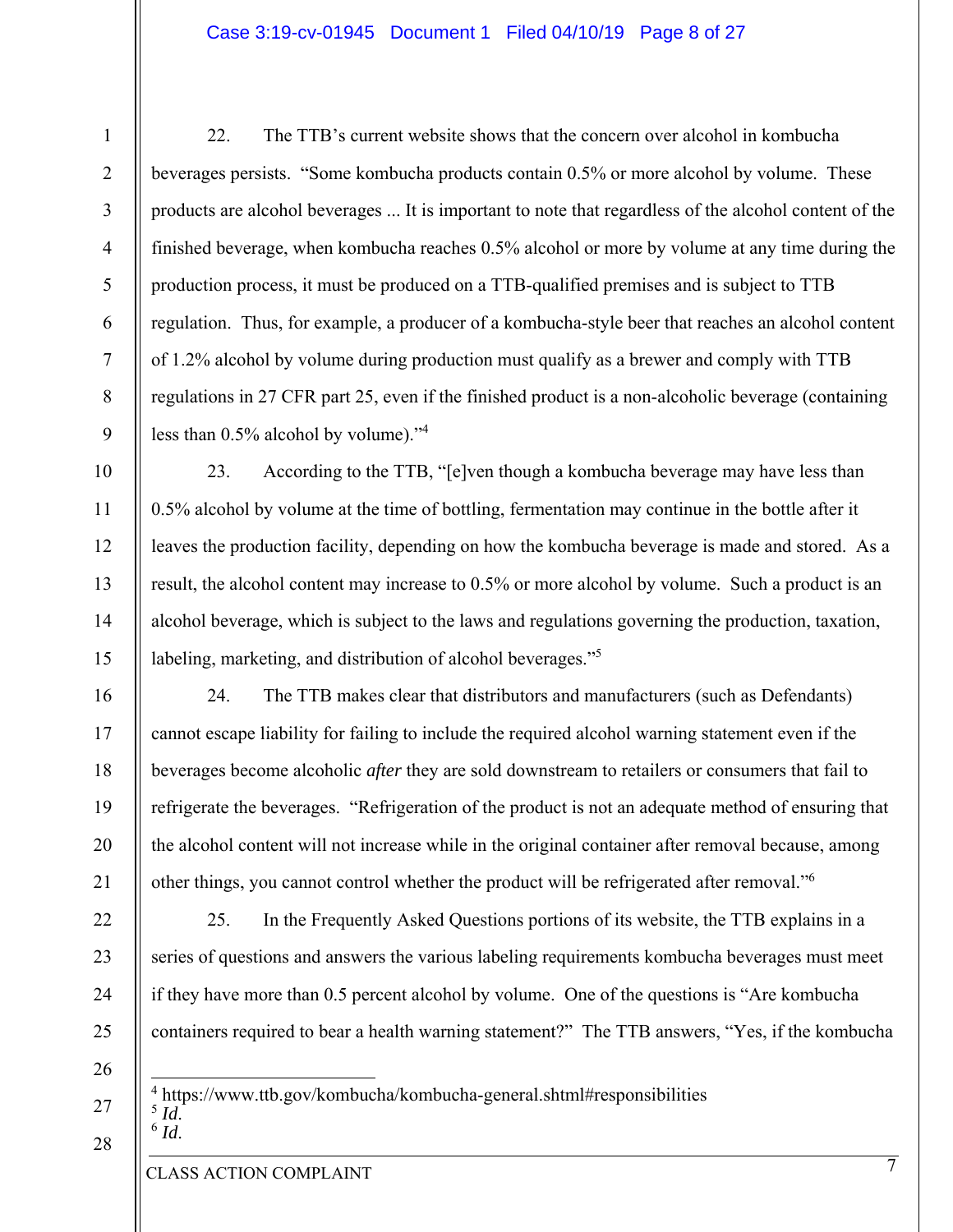### Case 3:19-cv-01945 Document 1 Filed 04/10/19 Page 9 of 27

beverage contains 0.5 percent or more alcohol by volume. The container of any alcohol beverage sold or distributed in the United States with an alcohol content of 0.5 percent or more must bear the health warning statement required by the Alcoholic Beverage Labeling Act of 1988," citing 27 C.F.R. § 16. In turn, 27 C.F.R. § 16.10 defines "Alcoholic beverage" as "any beverage in liquid form which contains not less than one-half of one percent (.5%) of alcohol by volume and is intended for human consumption." 27 C.F.R. § 16.20 goes on to state that "no person shall bottle for sale or distribution in the United States any alcoholic beverage unless the container of such beverage bears the health warning statement required by § 16.21."

9 10 11 12 13 14 26. 27 C.F.R. § 16.21 states that "[t]here shall be stated on the brand label or separate front label, or on a back or side label, separate and apart from all other information, the following statement: GOVERNMENT WARNING: (1) According to the Surgeon General, women should not drink alcoholic beverages during pregnancy because of the risk of birth defects. (2) Consumption of alcoholic beverages impairs your ability to drive a car or operate machinery, and may cause health problems." The labels of O Organics Kombucha do not bear this warning.

15 16 17 18 19 20 21 22 23 24 25 26 27. Within the past year, the TTB's website has also stated that certain "beers," including kombucha products, "that [are] made without both malted barley and hops .... must ... comply with FDA labeling requirements. Such products are still subject to the marking requirements of the IRC and the health warning statement requirements of ABLA."<sup>7</sup> The FDA clarifies that such alcoholic beverages are subject to the nutrition labeling requirements set out at 21 C.F.R. 101.9, and the general requirements of 21 C.F.R. 101.3 and 21 C.F.R. 101.4.8 Because O Organics Kombucha is "made without both malted barley and hops," O Organics Kombucha is also subject to the general nutrition labeling requirements set out by the FDA. Accordingly, the labels of O Organics Kombucha are subject to the "false and misleading" standard of 21 U.S.C. § 343(a)(1) and the corresponding state law counterparts that track the federal standards. *See, e.g*.,  $\overline{a}$ 7 https://web.archive.org/web/20180726103232/https://www.ttb.gov/kombucha/kombuchageneral.shtml (last accessed April 1, 2019).<br>If S. Food and Drug Administration *Guid*  U.S. Food and Drug Administration, *Guidance for Industry: Labeling of Certain Beers Subject to the Labeling Jurisdiction of the Food and Drug Administration*, December 2014. Available at

27 28 http://www.fda.gov/Food/GuidanceRegulation/GuidanceDocumentsRegulatoryInformation/Labelin gNutrition/ucm166239.htm#ref4 (last accessed April 1, 2019).

CLASS ACTION COMPLAINT

1

2

3

4

5

6

7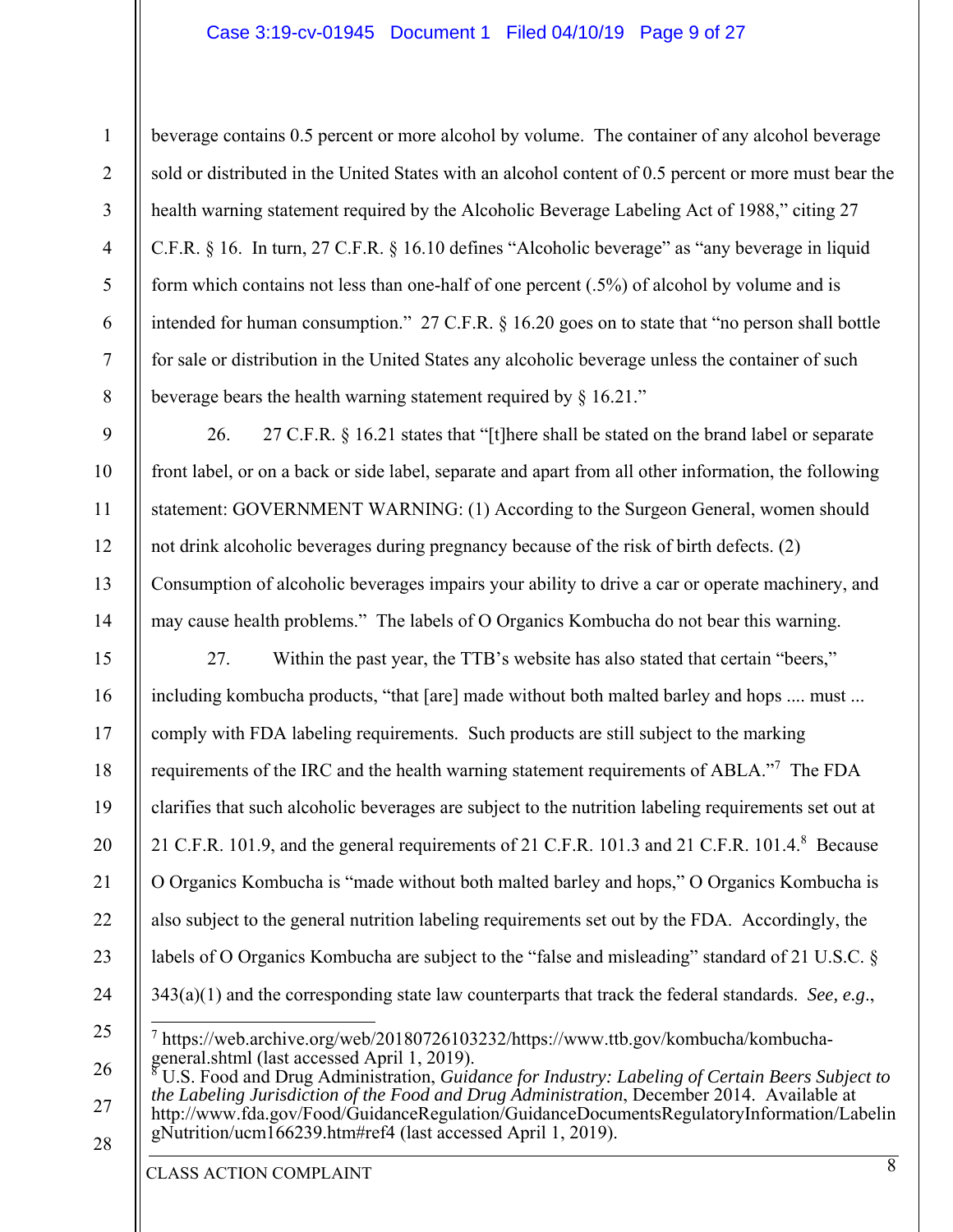Cal. Health & Safety Code § 110100 ("All food labeling regulations and any amendments to those regulations adopted pursuant to the federal act … shall be the food labeling regulations of this state."); 1 N.Y.C.R.R. § 259.1 (same). Because O Organics Kombucha contains alcohol above 0.5 percent by volume, it is misbranded under the FDA's labeling requirements, and the corresponding state law counterparts that track the federal standards.

6 7 8 9 10 11 12 13 14 15 16 17 18 19 20 21 22 28. Defendants' sale and marketing of O Organics Kombucha as a non-alcoholic beverage also violates a host of State consumer health and safety regulations. For example, California Health & Safety Code Section 25249.2 provides that "[n]o person in the course of doing business shall knowingly and intentionally expose any individual to a chemical known to the state to cause cancer or reproductive toxicity without first giving clear and reasonable warning to such individual, except as provided in Section 25249.10." The method of warning should be a warning that appears on the product's label. *See* 27 Cal. Code of Reg. § 25603(c). Pursuant to Proposition 65, the Safe Drinking Water and Toxic Enforcement Act ("Proposition 65"), California recognizes "Ethyl alcohol in alcoholic beverages" as a chemical known to cause reproductive toxicity. 27 Cal. Code of Reg. § 27001(c). "Alcoholic beverage" includes "every liquid or solid containing alcohol, spirits, wine, or beer, and which contains one-half of one percent or more of alcohol by volume and which is fit for beverage purposes either alone or when diluted, mixed, or combined with other substances." *Consumer Cause, Inc. v. Arkopharma, Inc*. (2003) 106 Cal. App. 4th 824, 829 (citing Cal. Bus. & Prof. Code § 23004). Because O Organics Kombucha in fact contains "one-half of one percent or more of alcohol by volume," but the labels do not bear the appropriate warning, the products violate Proposition 65. A warning statement identical to the one prescribed by 27 C.F.R. § 16.21 would suffice to comply with the law and to notify consumers.

1

2

3

4

5

29. While Plaintiff does not know whether O Organics Kombucha is below 0.5 alcohol by volume at the moment it leaves Defendants' distribution center, what is clear is that the beverages are significantly above the 0.5 threshold at the time of sale and consumption. Under federal law, Defendants cannot turn a blind eye to what happens to O Organics Kombucha products after they leave Defendants' facilities, and, considering that continued fermentation and high

28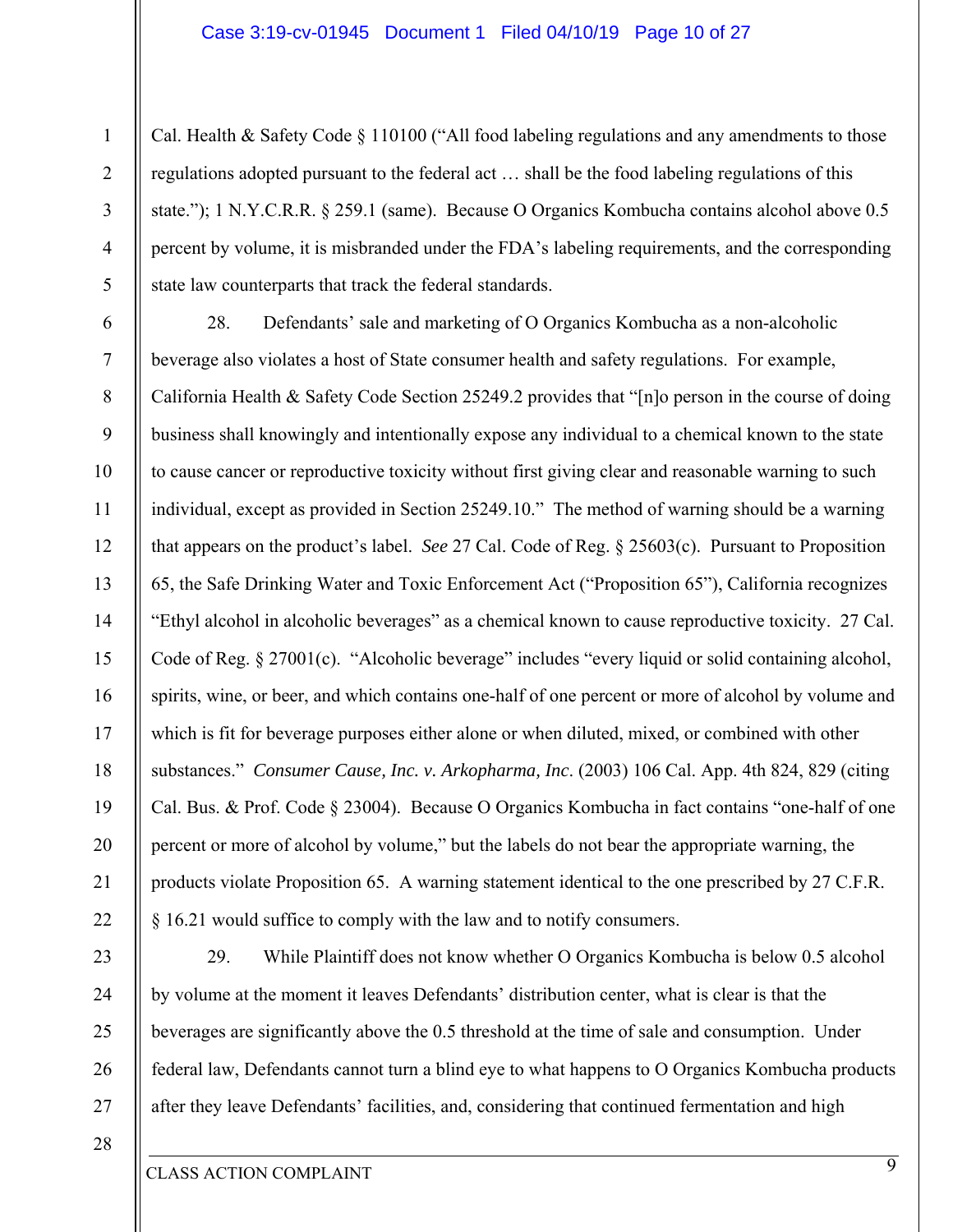alcohol content is an industry-wide problem, Plaintiff alleges on information and belief that Defendants knowingly and willfully distribute O Organics Kombucha in violation of Federal and State laws that require such beverages to contain the government warning, as set out above.

4

1

2

3

5

6

7

8

9

10

11

12

13

30. Defendants' sale and marketing of O Organics Kombucha as non-alcoholic, low sugar beverages is highly misleading to a reasonable consumer, including Plaintiff. Because O Organics Kombucha does not include any warnings concerning the significant presence of alcohol, consumers, including Plaintiff, are led to believe that the products are safe to consume when driving a car, operating machinery, and taking with potentially a deadly cocktail of incompatible medications.

31. Defendants made, and continue to make, unlawful and misleading claims on the labels of O Organics Kombucha that are prohibited by identical federal and state laws, and which render these products misbranded. Under federal and state law, O Organics Kombucha cannot legally be manufactured, distributed, held, or sold.

14

15

16

17

18

19

20

21

22

23

24

25

26

### **CLASS REPRESENTATION ALLEGATIONS**

32. Plaintiff brings this action as a class action under Federal Rule of Civil Procedure 23 on behalf of a Class consisting of all persons in the United States who purchased O Organics Kombucha beverages.

33. Plaintiff also seek to represent a subclass defined as all members of the Class who purchased O Organics Kombucha in California (the "California Subclass").

34. Plaintiff reserves the right to amend or modify the Class definition with greater specificity or further division into subclasses or limitation to particular issues as discovery and the orders of this Court warrant.

35. Excluded from the Class are the Defendants, the officers and directors of the Defendants at all relevant times, members of their immediate families and their legal representatives, heirs, successors or assigns and any entity in which Defendants have or had a controlling interest.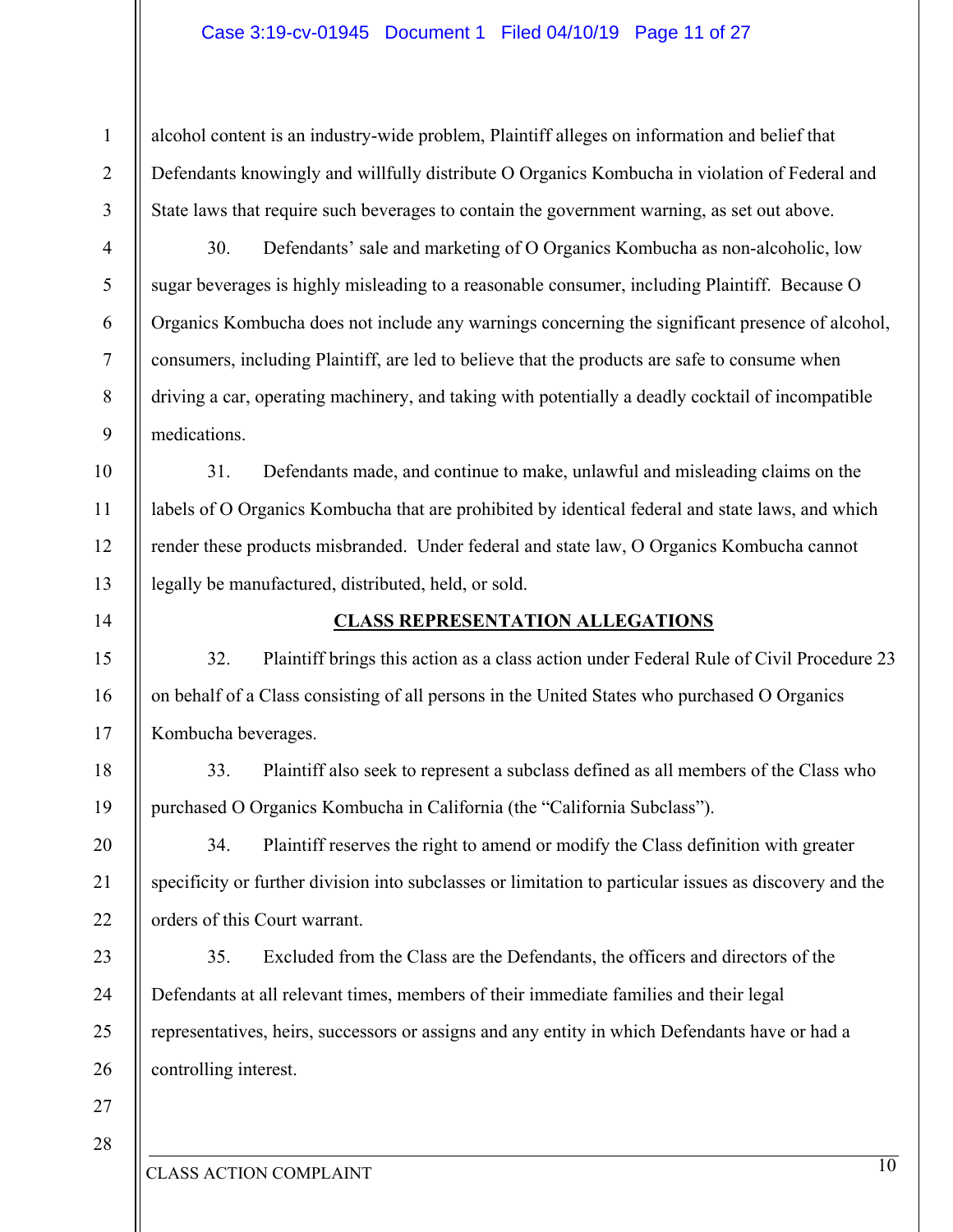- 36. Also excluded from the Class are persons or entities that purchased O Organics Kombucha for purposes of resale.
	-

1

2

3

4

5

6

7

8

9

10

11

12

13

14

15

16

17

18

19

20

21

22

23

24

25

26

27

37. Plaintiff is a member of the Class and California Subclass he seeks to represent.

38. Defendants sell hundreds of thousands, if not millions, of bottles of O Organics Kombucha. O Organics Kombucha are available in major supermarkets nationwide, including in California. Accordingly, members of the Class are so numerous that their individual joinder herein is impracticable. The precise number of Class members and their identities are unknown to Plaintiff at this time but may be determined through discovery. Class members may be notified of the pendency of this action by mail and/or publication through the distribution records of Defendants, third party retailers, and vendors.

39. Common questions of law and fact exist as to all Class members and predominate over questions affecting only individual Class members. Common legal and factual questions include, but are not limited to whether O Organics Kombucha is misbranded, and whether the labeling, marketing and promotion of O Organics Kombucha is false and misleading.

40. The claims of the named Plaintiff are typical of the claims of the Class in that the named Plaintiff was exposed to and relied on Defendants' false, misleading and misbranded labels, purchased O Organics Kombucha, and suffered losses as a result of those purchases.

41. Plaintiff is an adequate representative of the Class because Plaintiff's interests do not conflict with the interests of the Class members Plaintiff seek to represent, Plaintiff has retained competent counsel experienced in prosecuting class actions, and Plaintiff intends to prosecute this action vigorously. The interests of Class members will be fairly and adequately protected by Plaintiff and his counsel.

42. The class mechanism is superior to other available means for the fair and efficient adjudication of the claims of the Class members. Each individual Class member may lack the resources to undergo the burden and expense of individual prosecution of the complex and extensive litigation necessary to establish Defendants' liability. Individualized litigation increases the delay and expense to all parties and multiplies the burden on the judicial system presented by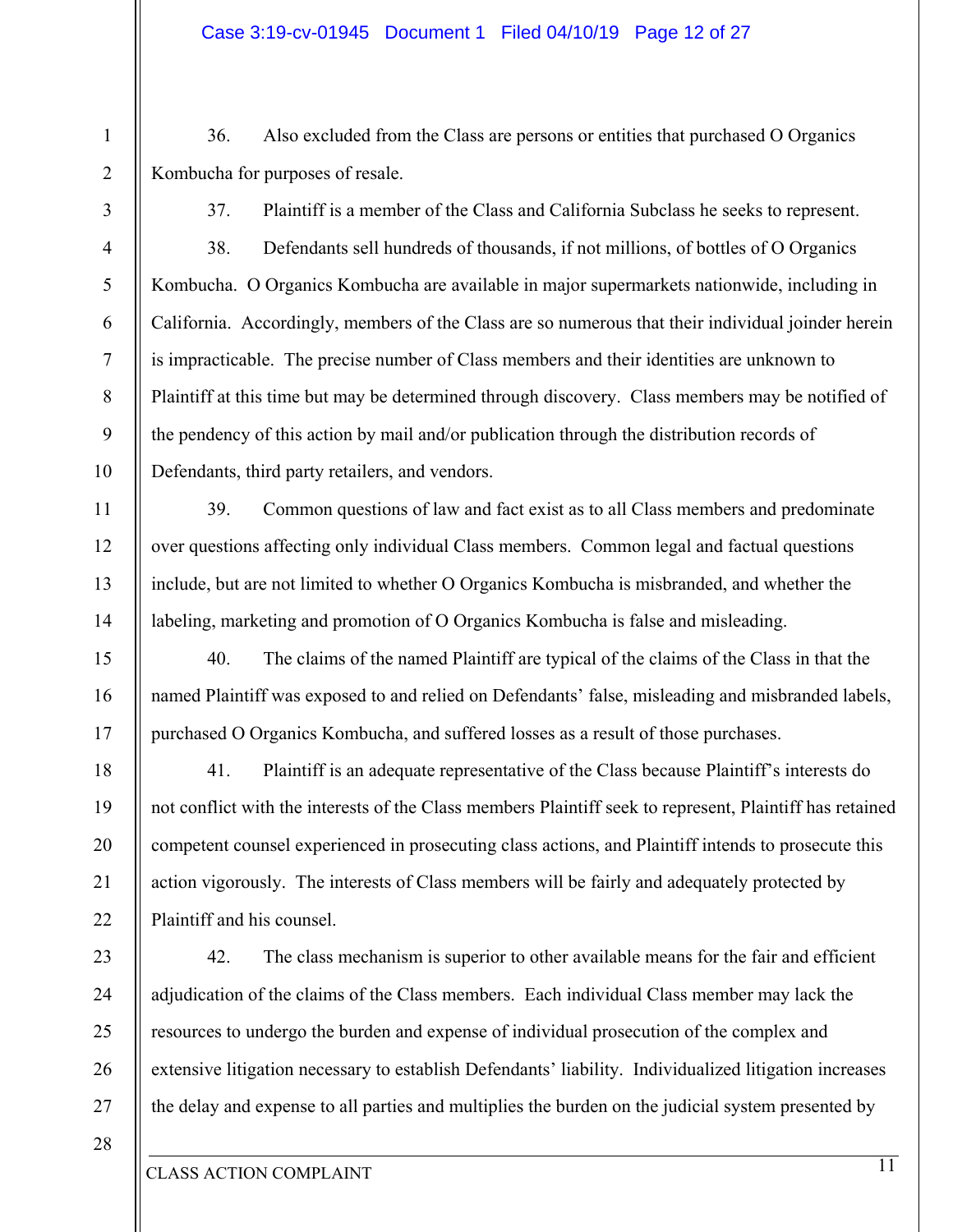1 2 3 4 5 6 the complex legal and factual issues of this case. Individualized litigation also presents a potential for inconsistent or contradictory judgments. In contrast, the class action device presents far fewer management difficulties and provides the benefits of single adjudication, economy of scale, and comprehensive supervision by a single court on the issue of Defendants' liability. Class treatment of the liability issues will ensure that all claims and claimants are before this Court for consistent adjudication of the liability issues.

#### **COUNT I**

# **Violation of California's Consumers Legal Remedies Act,**

### **California Civil Code §§ 1750,** *et seq***.**

### **(Injunctive Relief Only)**

43. Plaintiff hereby incorporates by reference the allegations contained in all preceding paragraphs of this complaint.

44. Plaintiff brings this claim individually and on behalf of members of the proposed Class against Defendants. Plaintiff also brings this claim individually and on behalf of members of the proposed California Subclass against Defendants.

45. Plaintiff and Class members are consumers who purchased O Organics Kombucha for personal, family or household purposes. Plaintiff and the Class are "consumers" as that term is defined by the CLRA in Cal. Civ. Code § 1761(d).

46. Plaintiff and the Class members are not experts with the independent knowledge of the nature, level, or amount of alcohol and sugar found in O Organics Kombucha or kombucha beverages generally. Plaintiff and the Class members are not experts with the independent knowledge of the fermentation process or alcohol level of O Organics Kombucha or kombucha beverages generally. Plaintiff and the Class acted reasonably when they purchased O Organics Kombucha based on their belief that Defendants' representations were true and lawful.

47. The O Organics Kombucha that Plaintiff and Class members purchased from Defendants were "goods" within the meaning of Cal. Civ. Code § 1761(a).

28

27

7

8

9

10

11

12

13

14

15

16

17

18

19

20

21

22

23

24

25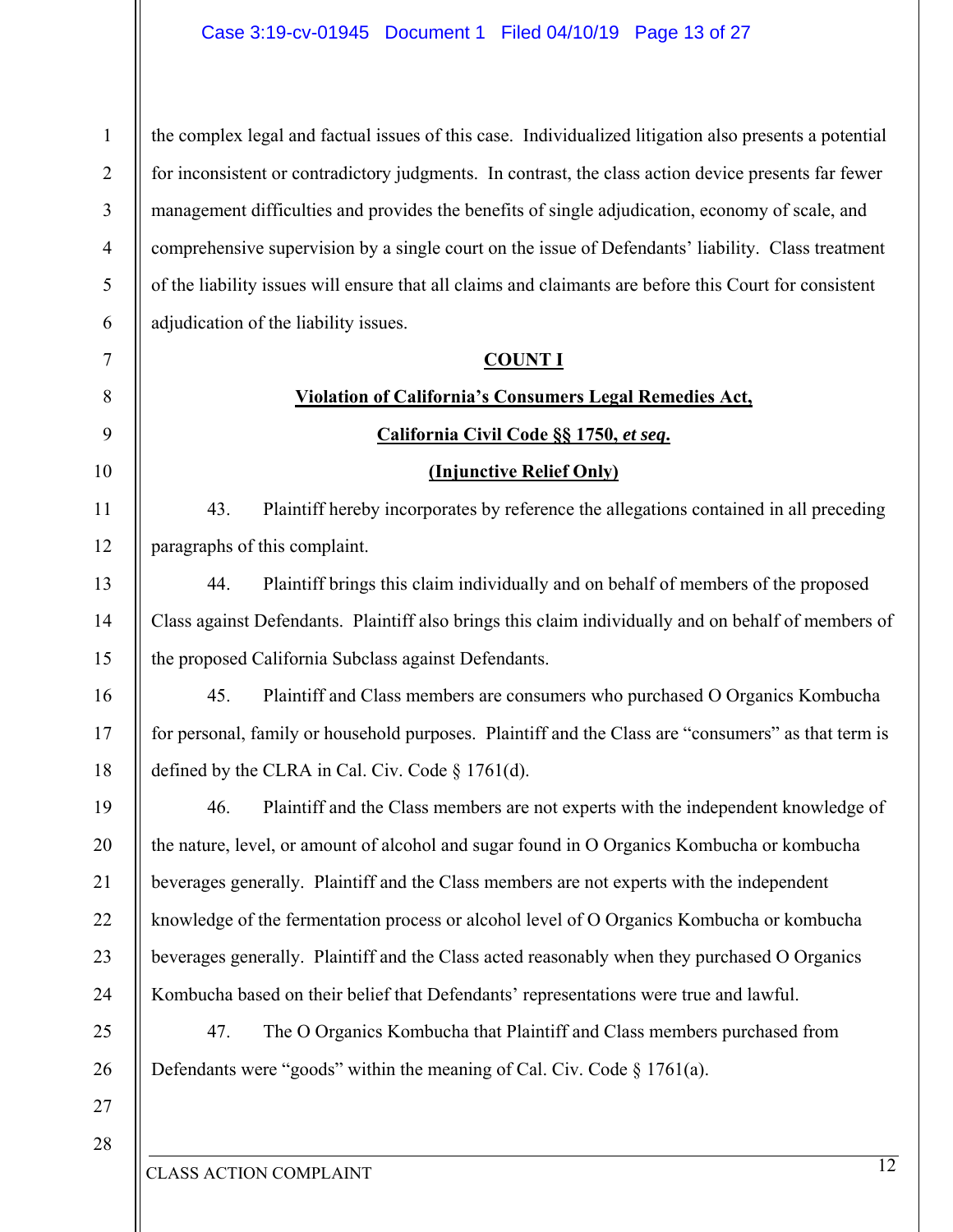### Case 3:19-cv-01945 Document 1 Filed 04/10/19 Page 14 of 27

48. Defendants' actions, representations, and conduct have violated, and continue to violate the CLRA, because they extend to transactions that intended to result, or which have resulted in, the sale of goods to consumers.

49. Defendants' representation that O Organics Kombucha "CONTAINS LESS THAN 0.5% ALCOHOL BY VOLUME" and the absence of the government warning concerning alcoholic beverages on the labels of O Organics Kombucha make such advertising false and misleading to a reasonable consumer, including Plaintiff, because O Organics Kombucha in fact contains above 0.5 percent alcohol by volume, making the product an alcoholic beverage that must bear the appropriate warning under state and federal law. Further, the lack of appropriate warning on the labels of O Organics Kombucha, in addition to the fact that the beverage is sold to persons under 21 years of age and without identification, is a serious health hazard to consumers because, *inter alia*, such beverages are purchased by minors and because uninformed consumers purchase the products before driving a vehicle, operating machinery, and during pregnancy. The lack of appropriate warning and disclaimers is further a health hazard because the beverages are unwittingly consumed by persons struggling with alcohol addiction and those that cannot consume alcohol for medical reasons. Without the appropriate warning and notice that the beverage is alcoholic, O Organics Kombucha is an unreasonably dangerous product that is unfit for sale.

50. Further, Defendants' understatement of the amount of sugar in O Organics Kombucha make such advertising false and misleading to a reasonable consumer, including Plaintiff. The excess amount of sugar in the beverages also makes O Organics Kombucha less healthy than advertised.

51. California's Consumers Legal Remedies Act, Cal. Civ. Code § 1770(a)(5), prohibits "[r]epresenting that goods or services have sponsorship, approval, characteristics, ingredients, uses, benefits, or quantities which they do not have or that a person has a sponsorship, approval, status, affiliation, or connection which he or she does not have." By engaging in the conduct set forth herein, Defendants violated and continue to violate Section 1770(a)(5) of the CLRA, because Defendants' conduct constitutes unfair methods of competition and unfair or fraudulent acts or

28

1

2

3

4

5

6

7

8

9

10

11

12

13

14

15

16

17

18

19

20

21

22

23

24

25

26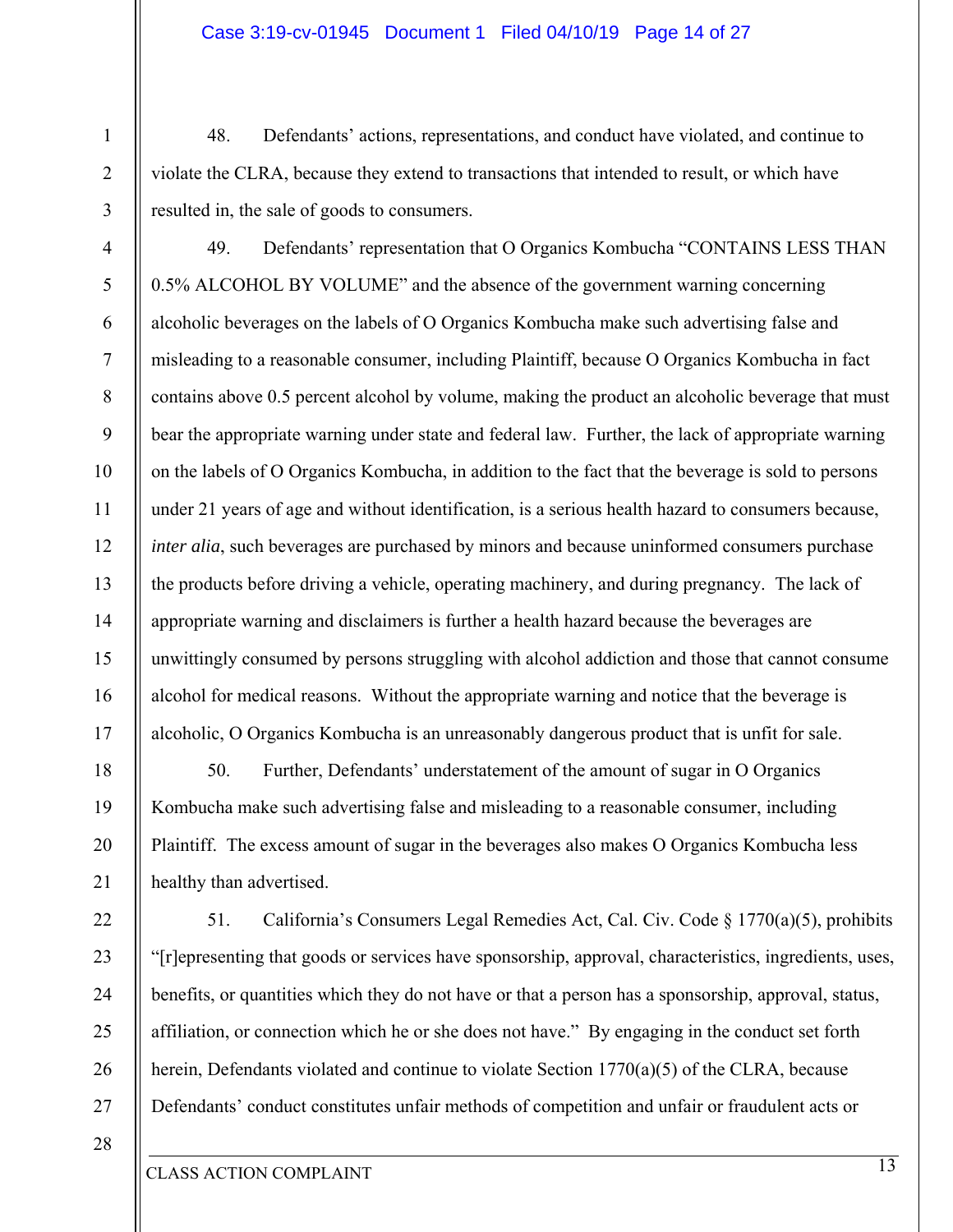### Case 3:19-cv-01945 Document 1 Filed 04/10/19 Page 15 of 27

practices, in that Defendants misrepresent the particular characteristics, benefits and quantities of the goods.

52. Cal. Civ. Code  $\S 1770(a)(7)$  prohibits representing that goods or services are of a particular standard, quality, or grade, or that goods are of a particular style or model, if they are of another. By engaging in the conduct set forth herein, Defendants violated and continue to violate Section 1770(a)(7) of the CLRA, because Defendants' conduct constitutes unfair methods of competition and unfair or fraudulent acts or practices, in that Defendants misrepresent the particular standard, quality or grade of the goods.

53. Cal. Civ. Code  $\S 1770(a)(9)$  further prohibits "[a]dvertising goods or services with intent not to sell them as advertised." By engaging in the conduct set forth herein, Defendants violated and continue to violate Section 1770(a)(9), because Defendants' conduct constitutes unfair methods of competition and unfair or fraudulent acts or practices, in that Defendants advertise goods with the intent not to sell the goods as advertised.

54. Plaintiff and the Class suffered injuries caused by Defendants because (a) they would not have purchased O Organics Kombucha absent Defendants' representations and omission of a warning concerning the product's alcohol content; (b) they would not have purchased O Organics Kombucha on the same terms absent Defendants' representations and omissions; (c) they paid a price premium for O Organics Kombucha due to Defendants' misrepresentations and omissions; and (d) O Organics Kombucha did not have the characteristics, benefits, or quantities as promised.

55. Under California Civil Code § 1780(a), Plaintiff and members of the Class seek injunctive and equitable relief for Defendants' violations of the CLRA. Plaintiff has mailed an appropriate demand letter consistent with California Civil Code § 1782(a). If Defendants fail to take corrective action within 30 days of receipt of the demand letter, Plaintiff will amend his complaint to include a request for damages as permitted by Civil Code § 1782(d).

27 56. Wherefore, Plaintiff seeks injunctive and equitable relief for these violations of the CLRA.

28

1

2

3

4

5

6

7

8

9

10

11

12

13

14

15

16

17

18

19

20

21

22

23

24

25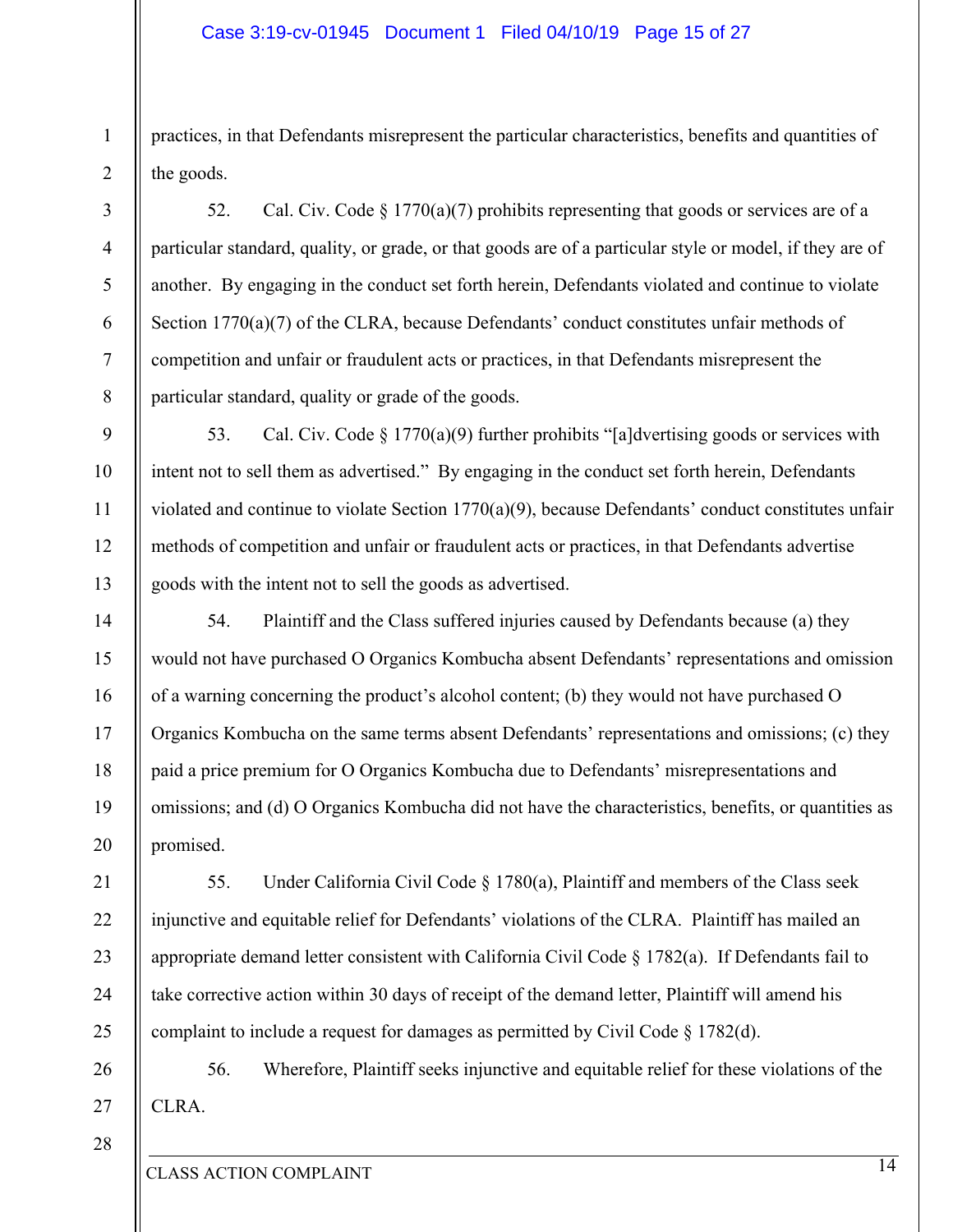### **COUNT II**

### **Violation of California's Unfair Competition Law, California Business & Professions Code §§ 17200,** *et seq***.**

57. Plaintiff hereby incorporate by reference the allegations contained in all preceding paragraphs of this complaint.

58. Plaintiff brings this claim individually and on behalf of the members of the proposed Class against Defendants. Plaintiff also brings this claim individually and on behalf of members of the proposed California Subclass against Defendants.

59. Defendants are subject to California's Unfair Competition Law, Cal. Bus. & Prof. Code §§ 17200, *et seq*. The UCL provides, in pertinent part: "Unfair competition shall mean and include unlawful, unfair or fraudulent business practices and unfair, deceptive, untrue or misleading advertising …."

13 14 15 16 17 18 19 20 22 23 24 25 26 60. Defendants' representation that O Organics Kombucha "CONTAINS LESS THAN 0.5% ALCOHOL BY VOLUME" and the absence of the government warning concerning alcoholic beverages on the labels of O Organics Kombucha make such advertising false and misleading to a reasonable consumer, including Plaintiff, because O Organics Kombucha in fact contains above 0.5 percent alcohol by volume, making the product an alcoholic beverage that must bear the appropriate warning under state and federal law. Further, the lack of appropriate warning on the labels of O Organics Kombucha, in addition to the fact that the beverage is sold to persons under 21 years of age and without identification, is a serious health hazard to consumers because, *inter alia*, such beverages are purchased by minors and because uninformed consumers purchase the products before driving a vehicle, operating machinery, and during pregnancy. The lack of appropriate warning and disclaimers is further a health hazard because the beverages are unwittingly consumed by persons struggling with alcohol addiction and those that cannot consume alcohol for medical reasons. Without the appropriate warning and notice that the beverage is alcoholic, O Organics Kombucha is an unreasonably dangerous product that is unfit for sale.

27 28

21

1

2

3

4

5

6

7

8

9

10

11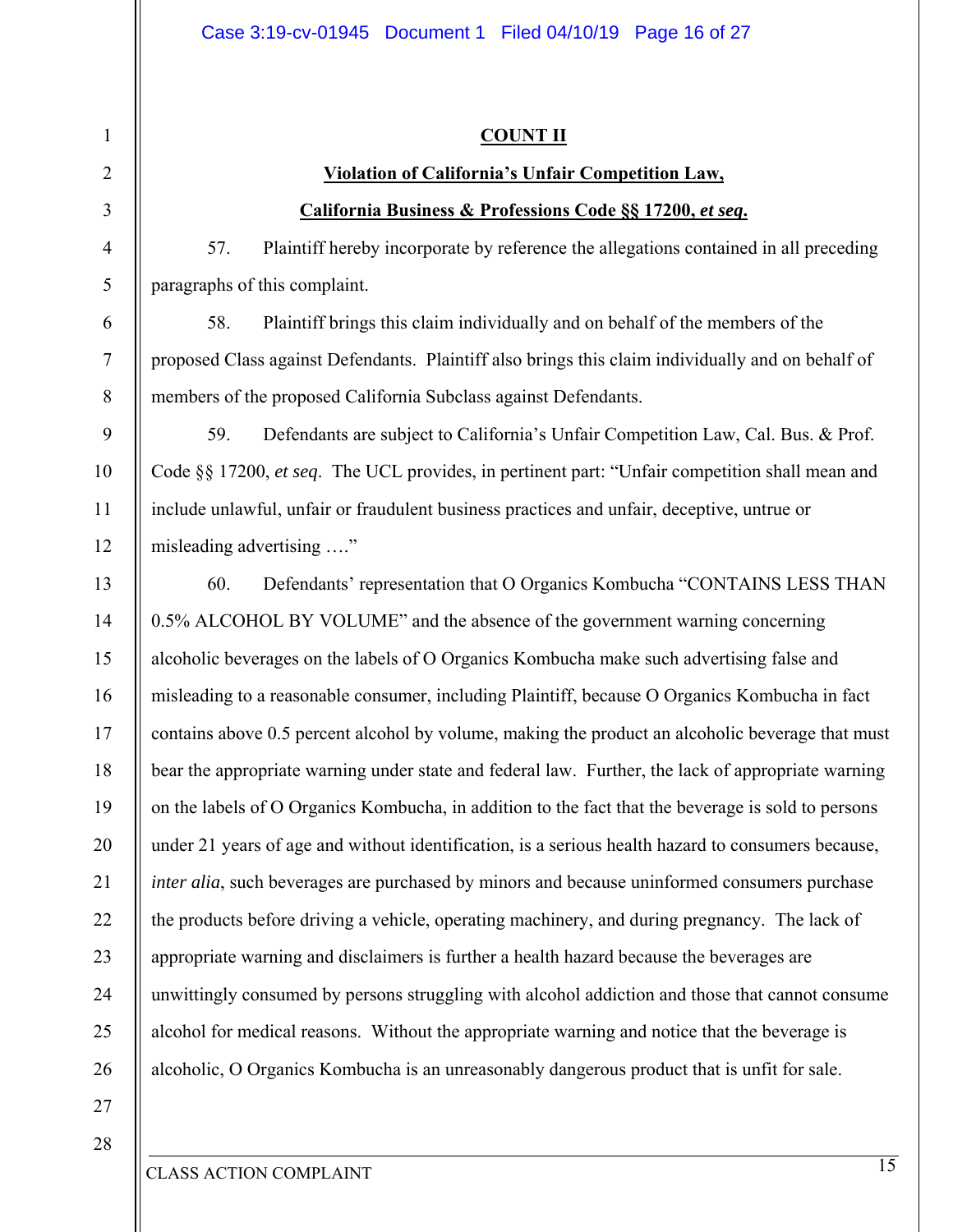61. Further, Defendants' understatement of the amount of sugar in O Organics Kombucha make such advertising false and misleading to a reasonable consumer, including Plaintiff. The excess amount of sugar in the beverages also makes O Organics Kombucha less healthy than advertised.

62. Defendants' business practices, described herein, violated the "unlawful" prong of the UCL by violating Section 403(r) of the FDCA [21 U.S.C. 343(r)(1)(a)], California Health  $\&$ Safety Code § 110670, 27 C.F.R. § 16, California Health & Safety Code Section 25249.2, the CLRA, the FAL and other applicable law as described herein.

14 19 63. Defendants' business practices, described herein, violated the "unfair" prong of the UCL in that their conduct is substantially injurious to consumers, offends public policy, and is immoral, unethical, oppressive, and unscrupulous, as the gravity of the conduct outweighs any alleged benefits. Defendants' advertising is of no benefit to consumers, and has been declared misleading to consumers by the TTB and FDA. Creating consumer confusion regarding the levels of alcohol and sugar is of no benefit to consumers. Defendants' advertising of O Organics Kombucha as non-alcoholic and the fact that the labels of O Organics Kombucha do not bear warnings concerning the presence of significant amounts of alcohol causes the products to pose a threat to public health, safety, and morality. Consumers are unwittingly purchasing and consuming O Organics Kombucha products prior to driving a car or operating machinery and while pregnant or under 21 years of age. Further, many consumers may have religious or moral objections to the consumption of alcoholic beverages and would not buy O Organics Kombucha under any circumstances, even if the presence of alcohol was disclosed. Such practices are of no benefit to consumers.

64. Defendants violated the fraudulent prong of the UCL by misleading Plaintiff and the Class to believe that O Organics Kombucha is a non-alcoholic beverage when, in fact, it contains a substantial amount of alcohol. Defendants also violated the fraudulent prong by understating the amount of sugar in the beverages.

27 28

1

2

3

4

5

6

7

8

9

10

11

12

13

15

16

17

18

20

21

22

23

24

25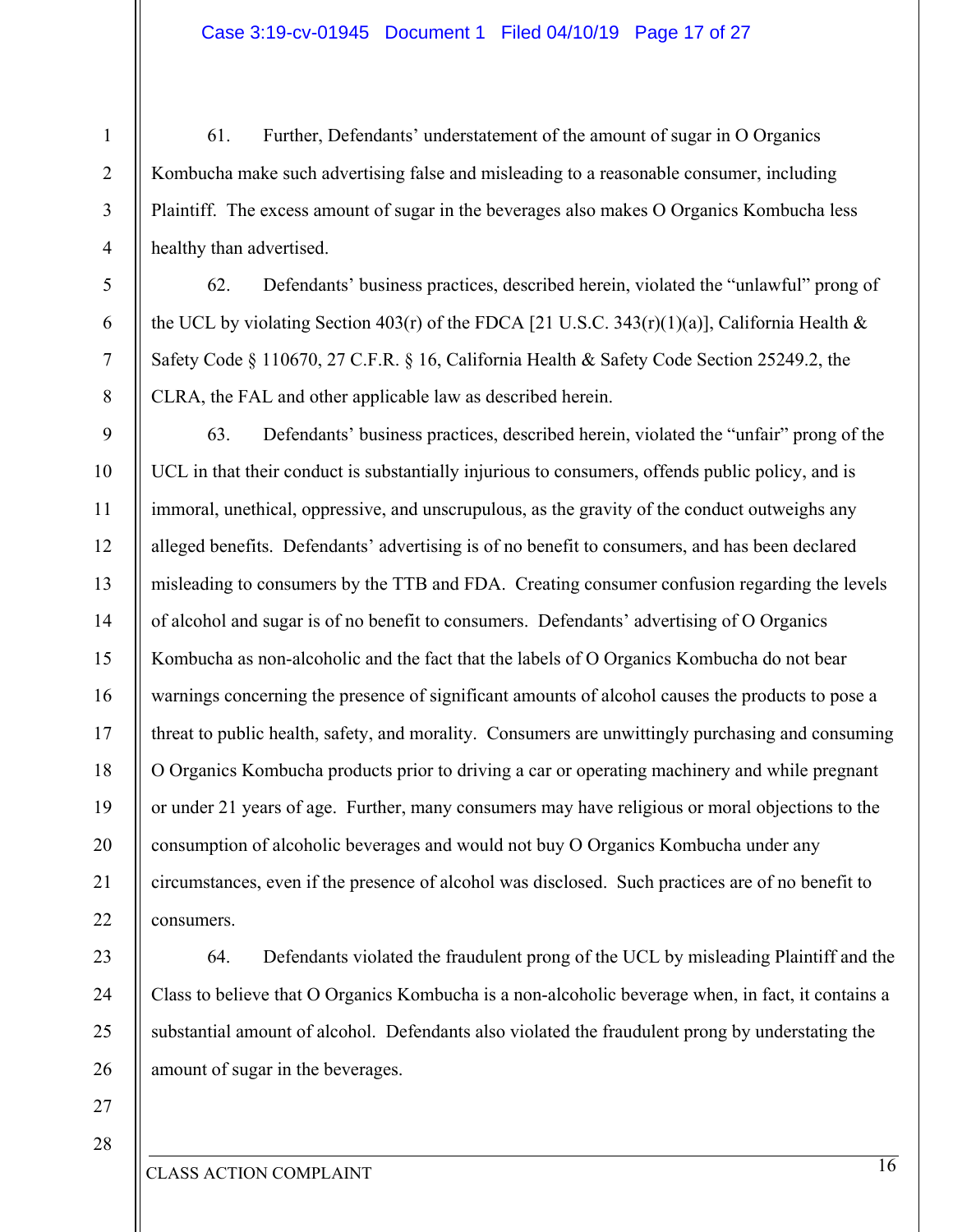### Case 3:19-cv-01945 Document 1 Filed 04/10/19 Page 18 of 27

65. Plaintiff and Class members are not experts about the nature, level, or amount of alcohol and sugar found in O Organics Kombucha or kombucha beverages in general. Plaintiff and the Class members are not experts with the independent knowledge of the fermentation process or alcohol level of O Organics Kombucha or kombucha beverages generally. Plaintiff and the Class acted reasonably when they purchased O Organics Kombucha based on their belief that Defendants' representations were true and lawful.

7 8 9 10 11 12 13 66. Plaintiff and the Class lost money or property as a result of Defendants' UCL violations because (a) they would not have purchased O Organics Kombucha absent Defendants' representations and omission of a warning concerning the product's alcohol content; (b) they would not have purchased O Organics Kombucha on the same terms absent Defendants' representations; (c) they paid a price premium for O Organics Kombucha due to Defendants' misrepresentations and omissions; and (d) O Organics Kombucha did not have the characteristics, benefits, or quantities as promised.

### **COUNT III**

### **Violation of California's False Advertising Law,**

### **California Business & Professions Code §§ 17500,** *et seq***.**

67. Plaintiff hereby incorporates by reference the allegations contained in all preceding paragraphs of this complaint.

68. Plaintiff brings this claim individually and on behalf of the members of the proposed Class against Defendants. Plaintiff also brings this claim individually and on behalf of the members of the proposed California Subclass against Defendants.

69. California's False Advertising Law, Cal. Bus. & Prof. Code §§ 17500, *et seq.*, makes it "unlawful for any person to make or disseminate or cause to be made or disseminated before the public in this state, ... in any advertising device ... or in any other manner or means whatever, including over the Internet, any statement, concerning ... personal property or services, professional or otherwise, or performance or disposition thereof, which is untrue or misleading and

28

27

1

2

3

4

5

6

14

15

16

17

18

19

20

21

22

23

24

25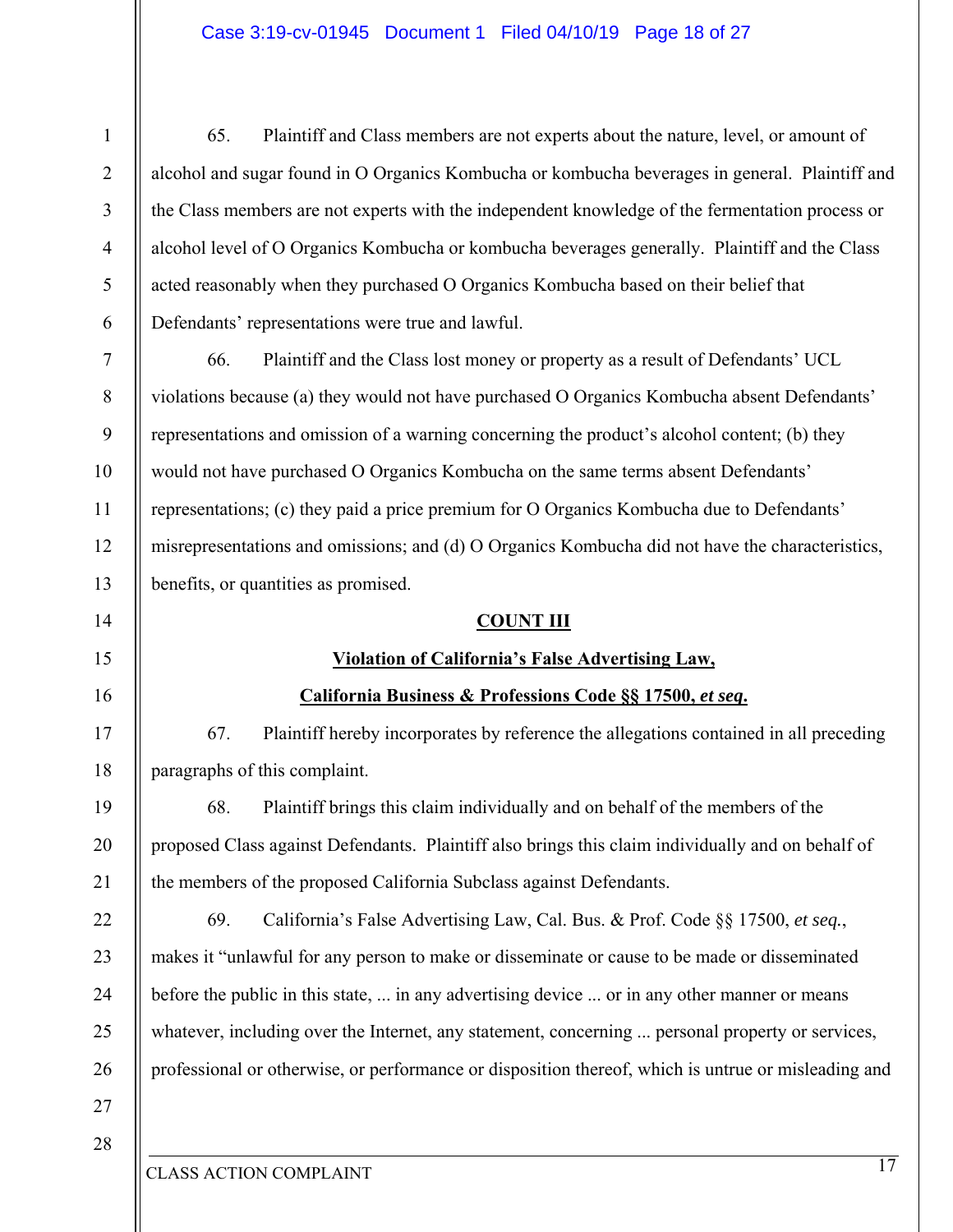which is known, or which by the exercise of reasonable care should be known, to be untrue or misleading."

70. Defendants engaged in a scheme of offering misbranded bottles of O Organics Kombucha for sale to Plaintiff and the Class members by way of product packaging, labeling, and other promotional materials. These materials misrepresented and/or omitted the true content and nature of the misbranded bottles of O Organics Kombucha. Defendants' advertisements and inducements were made in and originated from California and come within the definition of advertising as contained in Bus. & Prof. Code § 17500, *et seq*. in that the product packaging, labeling, and promotional materials were intended as inducements to purchase O Organics Kombucha, and are statements disseminated by Defendants to Plaintiff and Class members. Defendants knew that these statements were unauthorized, inaccurate, and misleading.

12 13 14 15 16 17 18 19 20 21 22 23 24 25 71. Defendants' representation that O Organics Kombucha "CONTAINS LESS THAN 0.5% ALCOHOL BY VOLUME" and the absence of the government warning concerning alcoholic beverages on the labels of O Organics Kombucha make such advertising false and misleading to a reasonable consumer, including Plaintiff, because O Organics Kombucha in fact contains above 0.5 percent alcohol by volume, making the product an alcoholic beverage that must bear the appropriate warning under state and federal law. Further, the lack of appropriate warning on the labels of O Organics Kombucha, in addition to the fact that the beverage is sold to persons under 21 years of age and without identification, is a serious health hazard to consumers because, *inter alia*, such beverages are purchased by minors and because uninformed consumers purchase the products before driving a vehicle, operating machinery, and during pregnancy. The lack of appropriate warning and disclaimers is further a health hazard because the beverages are unwittingly consumed by persons struggling with alcohol addiction and those that cannot consume alcohol for medical reasons. Without the appropriate warning and notice that the beverage is alcoholic, O Organics Kombucha is an unreasonably dangerous product that is unfit for sale.

26 27

1

2

3

4

5

6

7

8

9

10

11

72. Further, Defendants' understatement of the amount of sugar in O Organics Kombucha make such advertising false and misleading to a reasonable consumer, including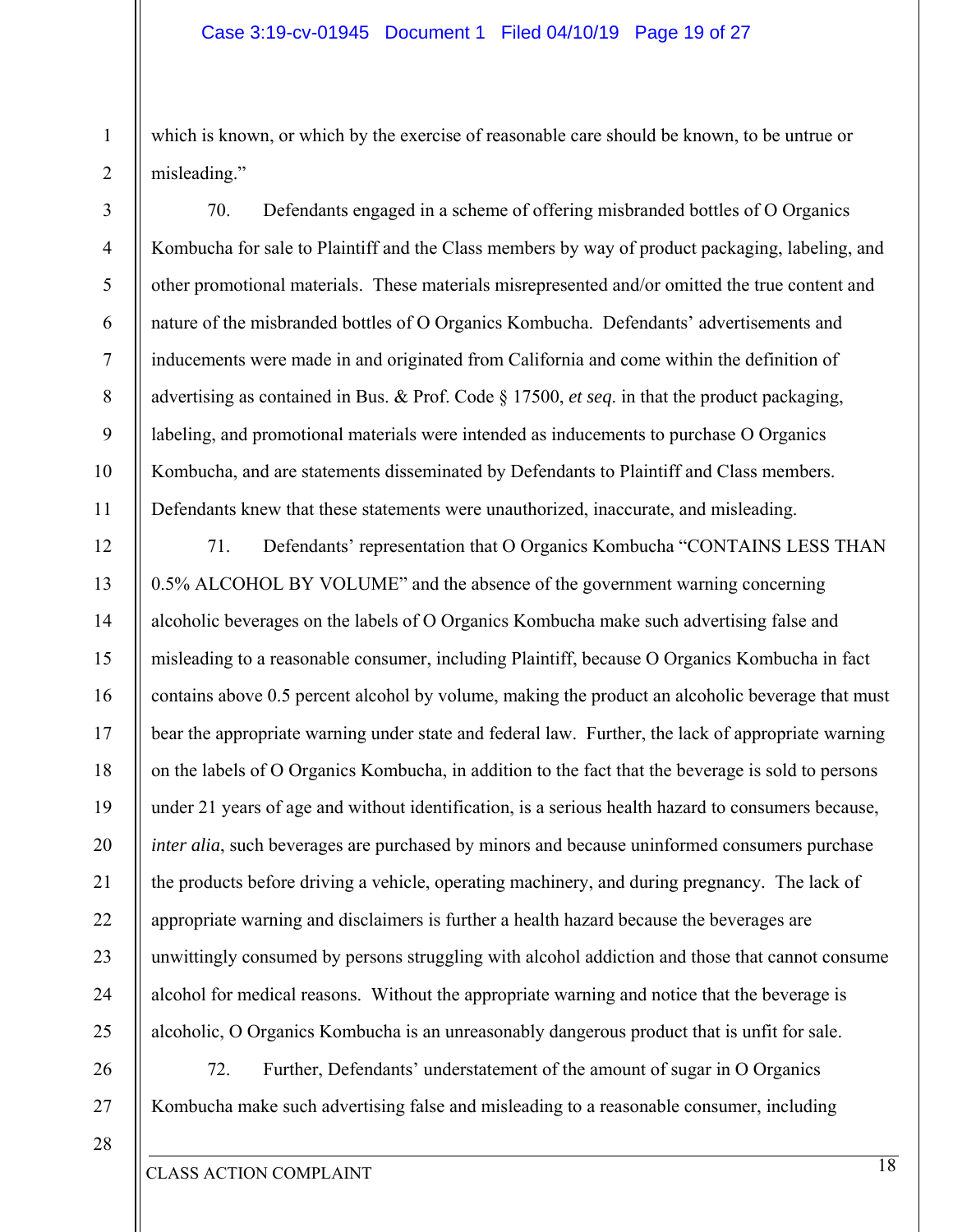### Case 3:19-cv-01945 Document 1 Filed 04/10/19 Page 20 of 27

Plaintiff. The excess amount of sugar in the beverages also makes O Organics Kombucha less healthy than advertised.

73. Defendants violated § 17500, *et seq*. by misleading Plaintiff and the Class to believe that O Organics Kombucha is a non-alcoholic beverage that is low in sugar when, in fact, it contains a substantial amount of alcohol and sugar.

74. Defendants knew or should have known, through the exercise of reasonable care that O Organics Kombucha were and continue to be misbranded, and that their representations and omissions about the alcohol and sugar content of the beverages were unauthorized, inaccurate, and misleading. Defendants also knew or should have known, through the exercise of reasonable care that O Organics Kombucha is an alcoholic beverage and that Defendants' representations to the contrary are not true.

75. Plaintiff and the Class lost money or property as a result of Defendants' FAL violation because (a) they would not have purchased O Organics Kombucha absent Defendants' representations and omission of a warning concerning the product's alcohol content; (b) they would not have purchased O Organics Kombucha on the same terms absent Defendants' representations; (c) they paid a price premium for O Organics Kombucha due to Defendants' misrepresentations and omissions; and (d) O Organics Kombucha did not have the characteristics, benefits, or quantities as promised.

### **COUNT IV**

### **Breach of Express Warranty**

76. Plaintiff brings this claim individually and on behalf of the members of the proposed Class against Defendants. Plaintiff also brings this claim individually and on behalf of the members of the proposed California Subclass against Defendants.

27 77. In connection with the sale of O Organics Kombucha, Defendants issue an express warranty that O Organics Kombucha contain a specified amount of grams of sugar per serving. Defendants also issue an express warranty that O Organics Kombucha "CONTAINS LESS THAN 0.5% ALCOHOL BY VOLUME."

28

1

2

3

4

5

6

7

8

9

10

11

12

13

14

15

16

17

18

19

20

21

22

23

24

25

26

CLASS ACTION COMPLAINT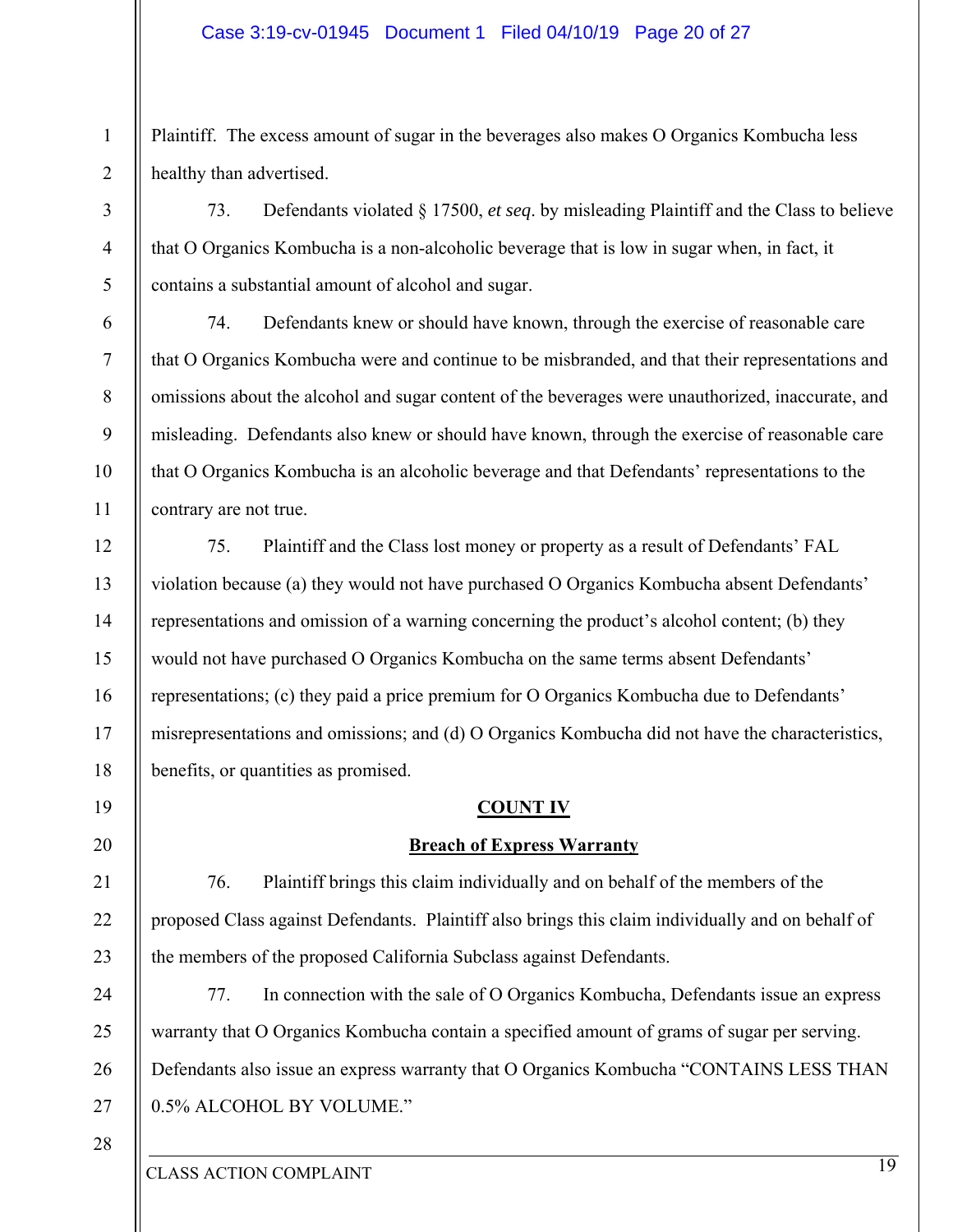### Case 3:19-cv-01945 Document 1 Filed 04/10/19 Page 21 of 27

78. Defendants' affirmation of fact and promise on O Organics Kombucha's labels that the products contain specified number of grams of sugar per serving and that the products "CONTAINS LESS THAN 0.5% ALCOHOL BY VOLUME" became part of the basis of the bargain between Defendants and Plaintiff and Class members, thereby creating express warranties that the products would conform to Defendants' affirmations of fact, representations, promise, and description.

79. Defendants breached their express warranty because O Organics Kombucha in fact contains substantially more (about 40 percent more) sugar than promised on the labels and because the products contain more than 0.5 percent alcohol by volume. In short, O Organics Kombucha do not live up to Defendants' express warranties.

14 80. Plaintiff and the Class members were injured as a direct and proximate result of Defendants' breach because: (a) they would not have purchased O Organics Kombucha if they had known the true facts; (b) they paid for O Organics Kombucha due to the mislabeling of the products; (c) they would not have purchased O Organics Kombucha on the same terms if they had known the true facts; (d) they paid a price premium for O Organics Kombucha due to Defendants' false warranties and affirmations of fact; and (e) O Organics Kombucha did not have the characteristics or qualities as promised.

### **COUNT V**

### **Breach of Implied Warranty of Merchantability**

81. Plaintiff brings this claim individually and on behalf of the members of the proposed Class against Defendants. Plaintiff also brings this claim individually and on behalf of the members of the proposed California Subclass against Defendants.

82. The Uniform Commercial Code § 2-314 provides that, unless excluded or modified, a warranty that the goods shall be merchantable is implied in a contract for their sale if the seller is a merchant with respect to goods of that kind. To be "merchantable," goods must, *inter alia*, "run, within the variations permitted by the agreement, of even kind, quality and quantity within each unit and among all units involved," "are adequately contained, packaged, and labeled as the

28

1

2

3

4

5

6

7

8

9

10

11

12

13

15

16

17

18

19

20

21

22

23

24

25

26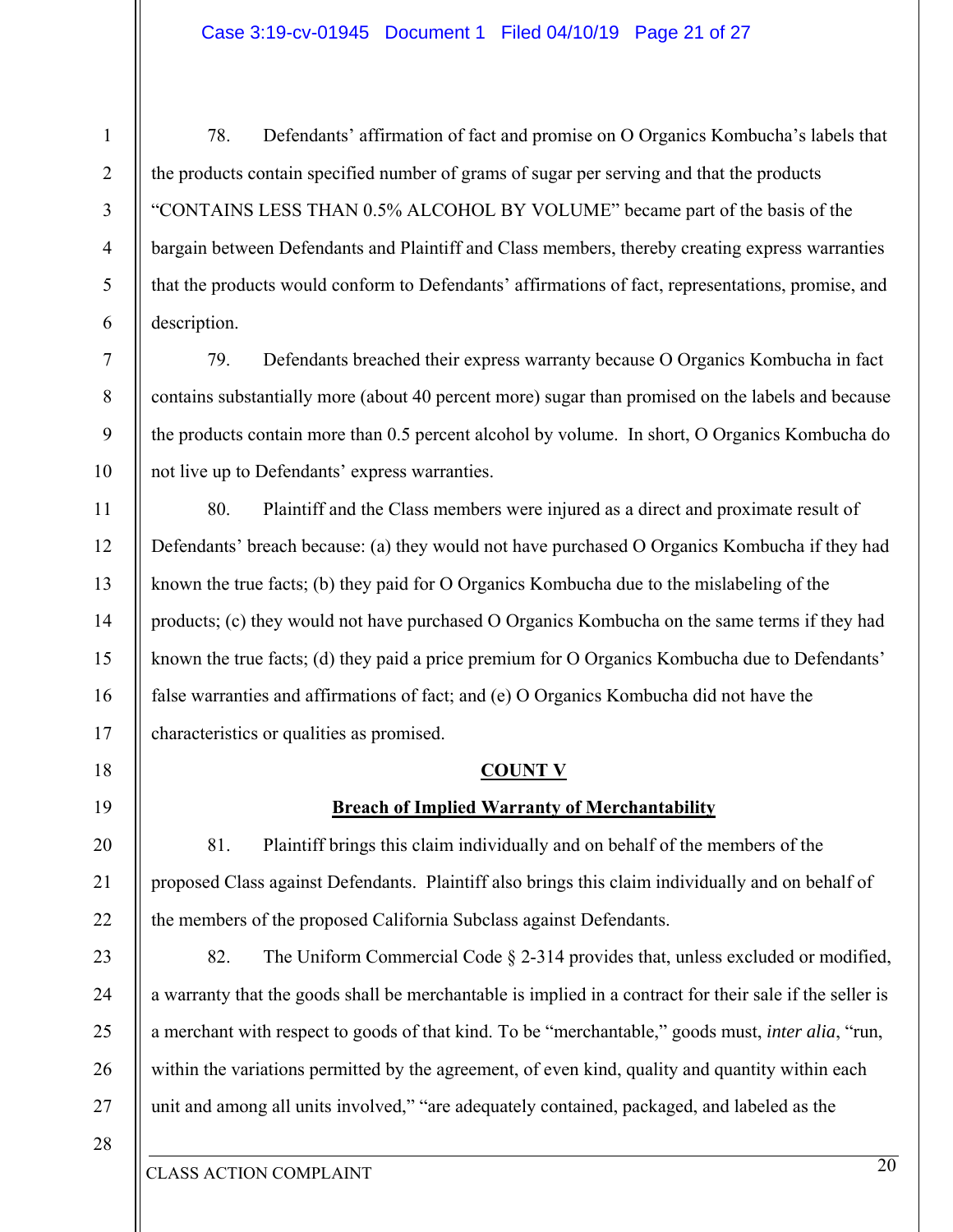agreement may require," and "conform to the promise or affirmations of fact made on the container or label if any."

83. Defendants, through their acts and omissions set forth herein, in their sale, marketing, and promotion of O Organics Kombucha, impliedly warranted that (a) O Organics Kombucha was a non-alcoholic beverage that could be lawfully purchased and safely consumed by anyone at any time; and (b) that O Organics Kombucha was a low-sugar beverage.

84. Defendants were merchants with respect to the goods of this kind which were sold to Plaintiff and the Class, and there was in the sale to Plaintiff and other consumers an implied warranty that those goods were merchantable.

85. However, Defendants breached that warranty implied in the contract for the sale of O Organics Kombucha in that the products do not contain the "quality and quantity" of kombucha beverages as impliedly warranted, and because O Organics Kombucha does not conform to the promises made on their labels, as described herein.

86. As a result of Defendants' conduct, Plaintiff and the Class did not receive goods as impliedly warranted by Defendants to be merchantable in that they did not conform to the promises and affirmations made on the container or label of the goods, and because they could not be safely or lawfully sold or consumed without disclosing O Organics Kombucha's alcoholic content.

87. Plaintiff and the Class members were injured as a direct and proximate result of Defendants' breach because: (a) they would not have purchased O Organics Kombucha if they had known the true facts; (b) they paid for O Organics Kombucha due to Defendants' implied warranties; (c) they would not have purchased O Organics Kombucha on the same terms if they had known the true facts; (d) they paid a price premium for O Organics Kombucha due to Defendants' implied warranties; and (e) O Organics Kombucha did not have the characteristics or qualities as impliedly warranted.

### 2 3

4

5

6

7

8

9

10

11

12

13

14

15

16

17

18

19

20

21

22

23

24

25

26

27

28

1

CLASS ACTION COMPLAINT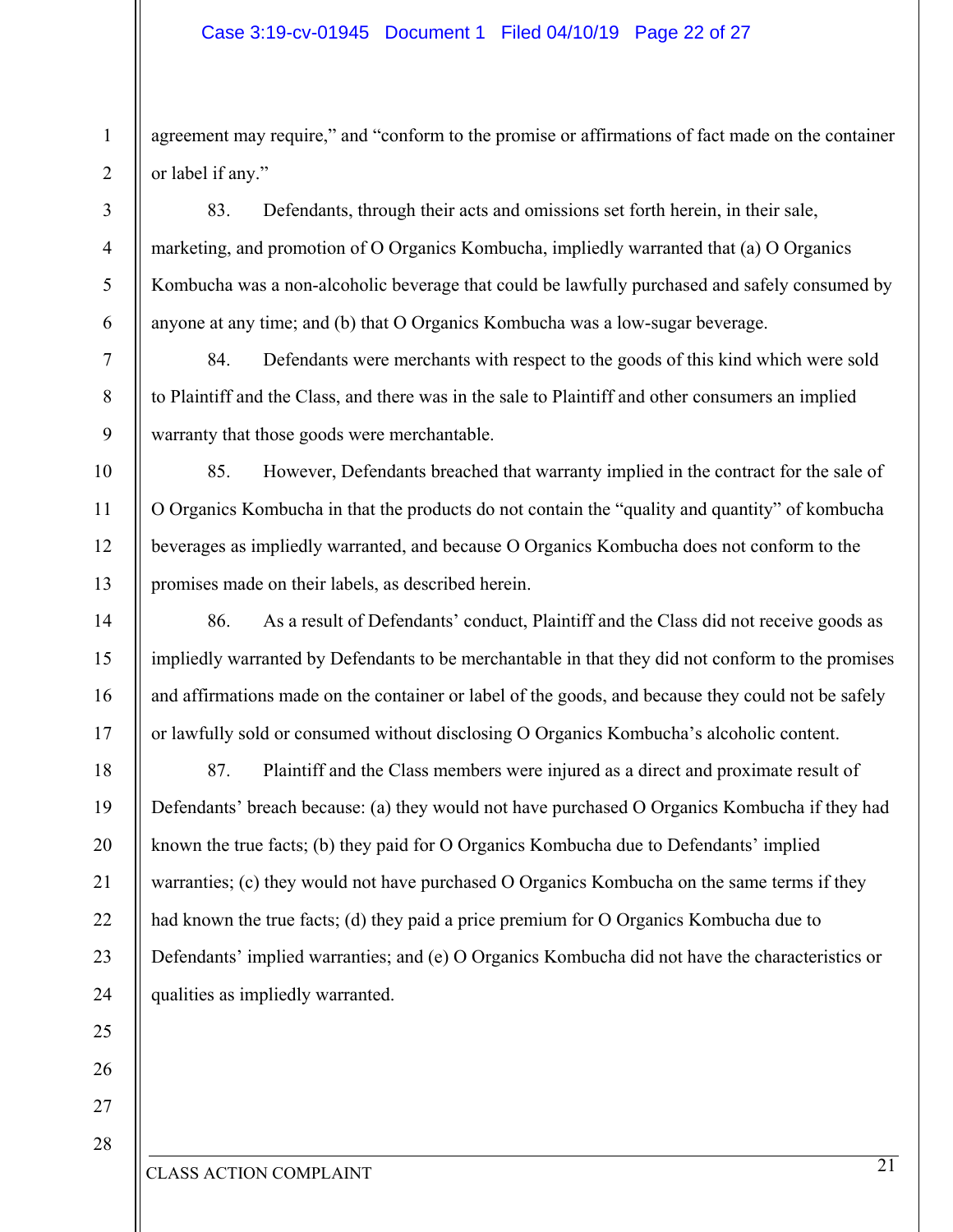|           | <b>COUNT VI</b>                                                                                     |
|-----------|-----------------------------------------------------------------------------------------------------|
|           | <b>Negligent Misrepresentation</b>                                                                  |
| 88.       | Plaintiff bring this claim individually and on behalf of the members of the proposed                |
|           | Class against Defendants. Plaintiff also brings this claim individually and on behalf of the        |
|           | members of the proposed California Subclass against Defendants.                                     |
| 89.       | As discussed above, Defendants misrepresented that O Organics Kombucha was a                        |
|           | non-alcoholic beverage and that O Organics Kombucha only had specified amounts of grams of          |
|           | sugar per serving, when, in fact, O Organics Kombucha is an alcoholic beverage and contains         |
|           | significantly more sugar (about 40 percent more) than advertised.                                   |
| 90.       | At the time Defendants made these representations, Defendants knew or should                        |
|           | have known that these representations were false or made them without knowledge of their truth or   |
| veracity. |                                                                                                     |
| 91.       | At an absolute minimum, Defendants negligently misrepresented and/or negligently                    |
|           | omitted material facts about O Organics Kombucha.                                                   |
| 92.       | The negligent misrepresentations and omissions made by Defendants, upon which                       |
|           | Plaintiff and Class members reasonably and justifiably relied, were intended to induce and actually |
|           | induced Plaintiffs and Class members to purchase O Organics Kombucha.                               |
| 93.       | Plaintiff and Class members would not have purchased O Organics Kombucha, or                        |
|           | would not have purchased the products on the same terms, if the true facts had been known.          |
| 94.       | The negligent actions of Defendants caused damage to Plaintiff and Class members,                   |
|           | who are entitled to damages and other legal and equitable relief as a result.                       |
|           | <b>COUNT VII</b>                                                                                    |
|           | <b>Fraud</b>                                                                                        |
| 95.       | Plaintiff brings this claim individually and on behalf of the members of the                        |
|           | proposed Class against Defendants. Plaintiff also brings this claim individually and on behalf of   |
|           | the members of the proposed California Subclass against Defendants.                                 |
|           |                                                                                                     |
|           |                                                                                                     |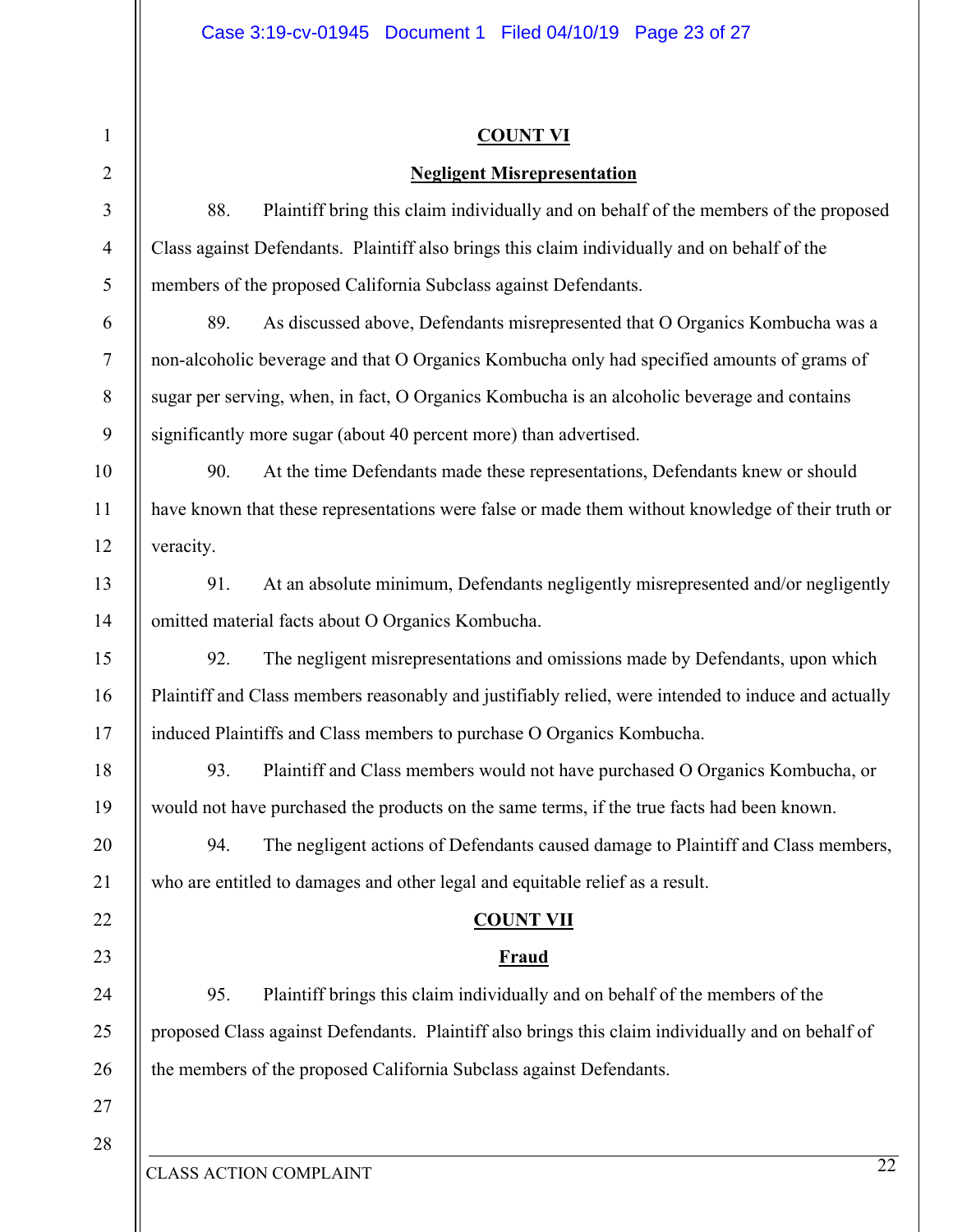### Case 3:19-cv-01945 Document 1 Filed 04/10/19 Page 24 of 27

| $\mathbf{1}$   | 96.                                                                                             | As discussed above, Defendants provided Plaintiff and Class members with false or                 |  |
|----------------|-------------------------------------------------------------------------------------------------|---------------------------------------------------------------------------------------------------|--|
| $\overline{2}$ |                                                                                                 | misleading material information and failed to disclose material facts about O Organics Kombucha,  |  |
| 3              | including but not limited to the fact that O Organics Kombucha was falsely marketed as a non-   |                                                                                                   |  |
| $\overline{4}$ | alcoholic beverage and did not contain the proper alcohol warnings, and that O Organics         |                                                                                                   |  |
| 5              |                                                                                                 | Kombucha misrepresents the amount of sugar in the products. These misrepresentations and          |  |
| 6              |                                                                                                 | omissions were made with knowledge of their falsehood.                                            |  |
| $\overline{7}$ | 97.                                                                                             | The misrepresentations and omissions made by Defendants, upon which Plaintiff                     |  |
| 8              |                                                                                                 | and Class members reasonably and justifiably relied, were intended and actually induced Plaintiff |  |
| 9              |                                                                                                 | and Class members to purchase O Organics Kombucha.                                                |  |
| 10             | 98.                                                                                             | The fraudulent actions of Defendants caused damage to Plaintiff and Class                         |  |
| 11             |                                                                                                 | members, who are entitled to damages and other legal and equitable relief as a result.            |  |
| 12             |                                                                                                 | <b>COUNT VIII</b>                                                                                 |  |
| 13             |                                                                                                 | <b>Unjust Enrichment</b>                                                                          |  |
| 14             | 99.                                                                                             | Plaintiff brings this claim individually and on behalf of the members of the                      |  |
| 15             |                                                                                                 | proposed Class against Defendants. Plaintiff also brings this claim individually and on behalf of |  |
| 16             |                                                                                                 | the members of the proposed California Subclass against Defendants.                               |  |
| 17             | 100.                                                                                            | Plaintiff and members of the Class conferred benefits on Defendants by purchasing                 |  |
| 18             | O Organics Kombucha.                                                                            |                                                                                                   |  |
| 19             | 101.                                                                                            | Defendants have knowledge of such benefits.                                                       |  |
| 20             | 102.                                                                                            | Defendants have been unjustly enriched in retaining the revenues derived from                     |  |
| 21             |                                                                                                 | Plaintiff and Class members' purchases of O Organics Kombucha. Retention of those moneys          |  |
| 22             | under these circumstances is unjust and inequitable because Defendants falsely and misleadingly |                                                                                                   |  |
| 23             | represented that O Organics Kombucha was a non-alcoholic beverage and did not include           |                                                                                                   |  |
| 24             | appropriate alcohol warnings, and further misrepresented the amount of sugar in O Organics      |                                                                                                   |  |
| 25             |                                                                                                 | Kombucha. These misrepresentations caused injuries to Plaintiff and members of the Class          |  |
| 26             |                                                                                                 | because they would not have purchased O Organics Kombucha had the true facts been known.          |  |
| 27             |                                                                                                 |                                                                                                   |  |
| 28             |                                                                                                 |                                                                                                   |  |
|                |                                                                                                 | $\overline{23}$                                                                                   |  |

CLASS ACTION COMPLAINT

II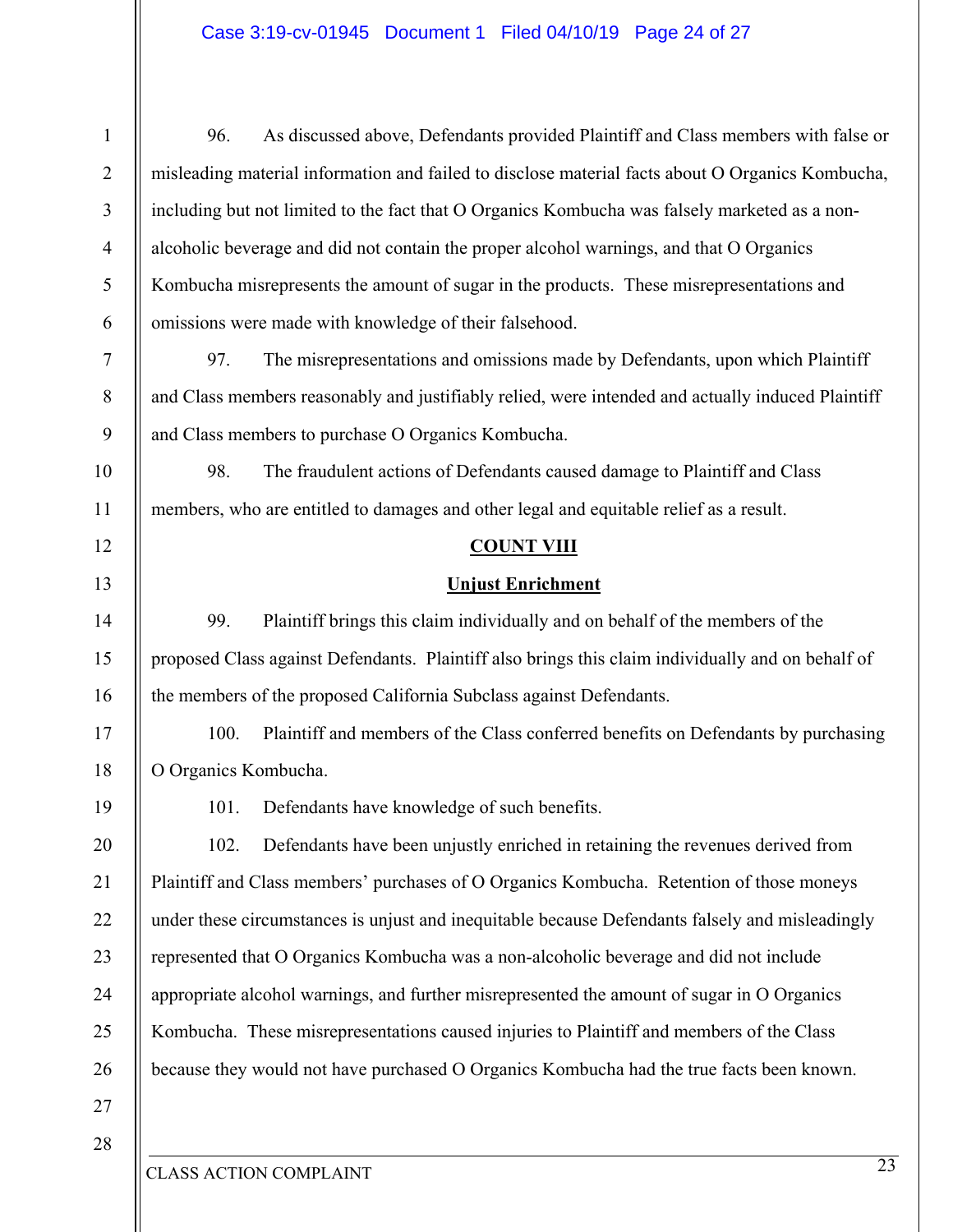| $\mathbf{1}$   | Because Defendants' retention of the non-gratuitous benefits conferred on them by<br>103.               |  |  |
|----------------|---------------------------------------------------------------------------------------------------------|--|--|
| $\overline{2}$ | Plaintiff and members of the Class is unjust and inequitable, Defendants must pay restitution to        |  |  |
| 3              | Plaintiff and members of the Class for their unjust enrichment, as ordered by the Court.                |  |  |
| $\overline{4}$ | <b>PRAYER FOR RELIEF</b>                                                                                |  |  |
| 5              | WHEREFORE, Plaintiff, individually and on behalf of all others similarly situated, seeks                |  |  |
| 6              | judgment against Defendants, as follows:                                                                |  |  |
| $\tau$         | For an order certifying the Class under Rule 23 of the Federal Rules of Civil<br>a)                     |  |  |
| $\,8\,$        | Procedure and naming Plaintiff as representative of the Class and Plaintiff's                           |  |  |
| 9              | attorneys as Class Counsel to represent the Class members;                                              |  |  |
| 10             | For an order certifying the California Subclass under Rule 23 of the Federal Rules<br>b)                |  |  |
| 11             | of Civil Procedure and naming Plaintiff as representative of the California Subclass                    |  |  |
| 12             | and Plaintiff's attorneys as Class Counsel to represent the California Subclass                         |  |  |
| 13             | members;                                                                                                |  |  |
| 14             | For an order declaring that Defendants' conduct violates the statutes and laws<br>$\mathbf{c})$         |  |  |
| 15             | referenced herein;                                                                                      |  |  |
| 16             | For an order finding in favor of Plaintiff, the Class, and the California Subclass, on<br>d)            |  |  |
| 17             | all counts asserted herein;                                                                             |  |  |
| 18             | For compensatory and punitive damages in amounts to be determined by the Court<br>e)                    |  |  |
| 19             | and/or jury;                                                                                            |  |  |
| 20             | For prejudgment interest on all amounts awarded;<br>f)                                                  |  |  |
| 21             | For an order of restitution and all other forms of equitable monetary relief;<br>g)                     |  |  |
| 22             | For injunctive relief as pleaded or as the Court may deem proper; and<br>h)                             |  |  |
| 23             | For an order awarding Plaintiff and the Class their reasonable attorneys' fees and<br>$\left( i\right)$ |  |  |
| 24             | expenses and costs of suit.                                                                             |  |  |
| 25             | <b>DEMAND FOR TRIAL BY JURY</b>                                                                         |  |  |
| 26             | Plaintiff demands a trial by jury of all issues so triable.                                             |  |  |
| 27             |                                                                                                         |  |  |
| 28             | $\overline{24}$                                                                                         |  |  |
|                | <b>CLASS ACTION COMPLAINT</b>                                                                           |  |  |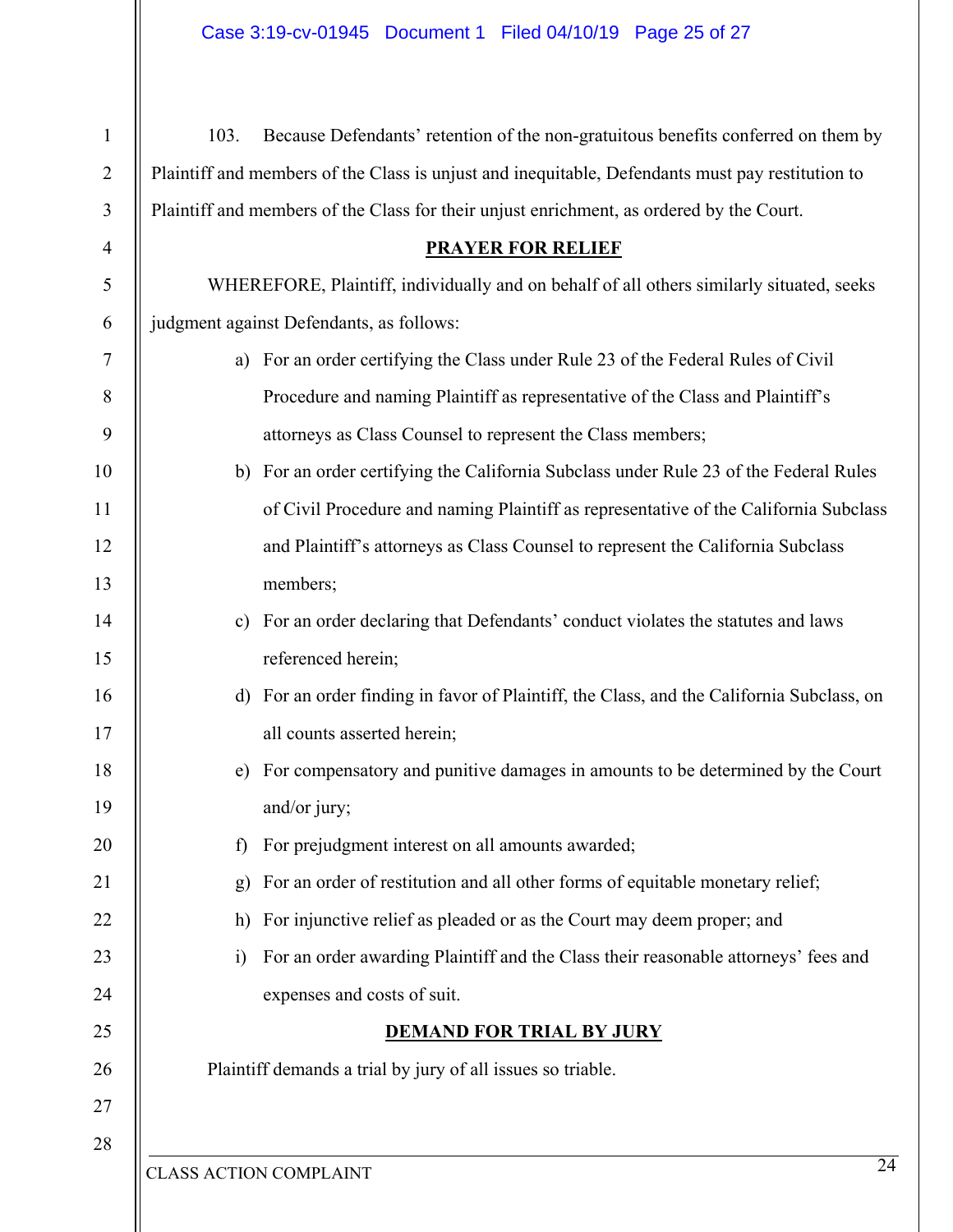$\mathsf{I}$ 

| $\mathbf{1}$   | Dated: April 10, 2019         | Respectfully submitted,                                                                      |
|----------------|-------------------------------|----------------------------------------------------------------------------------------------|
| $\overline{2}$ |                               | <b>BURSOR &amp; FISHER, P.A.</b>                                                             |
| 3              |                               | By: /s/ Yeremey Krivoshey<br>Yeremey Krivoshey                                               |
| $\overline{4}$ |                               | L. Timothy Fisher (State Bar No. 191626)                                                     |
| 5              |                               | Yeremey Krivoshey (State Bar No. 295032)<br>Frederick J. Klorczyk III (State Bar No. 320783) |
| 6              |                               | 1990 North California Boulevard, Suite 940<br>Walnut Creek, CA 94596                         |
| $\tau$         |                               | Telephone: (925) 300-4455<br>Facsimile: (925) 407-2700                                       |
| 8              |                               | E-Mail: ltfisher@bursor.com<br>ykrivoshey@bursor.com                                         |
| 9              |                               | fklorczyk@bursor.com                                                                         |
| 10             |                               | <b>BURSOR &amp; FISHER, P.A.</b>                                                             |
| 11             |                               | Scott A. Bursor (State Bar No. 276006)<br>888 Seventh Avenue                                 |
| 12             |                               | New York, NY 10019<br>Telephone: (212) 989-9112                                              |
| 13             |                               | Facsimile: (212) 989-9163<br>E-Mail: scott@bursor.com                                        |
| 14             |                               | <b>Attorneys for Plaintiff</b>                                                               |
| 15             |                               |                                                                                              |
| 16             |                               |                                                                                              |
| 17             |                               |                                                                                              |
| 18             |                               |                                                                                              |
| 19             |                               |                                                                                              |
| 20             |                               |                                                                                              |
| 21             |                               |                                                                                              |
| 22             |                               |                                                                                              |
| 23             |                               |                                                                                              |
| 24             |                               |                                                                                              |
| 25             |                               |                                                                                              |
| 26             |                               |                                                                                              |
| $27\,$         |                               |                                                                                              |
| 28             |                               | 25                                                                                           |
|                | <b>CLASS ACTION COMPLAINT</b> |                                                                                              |
|                |                               |                                                                                              |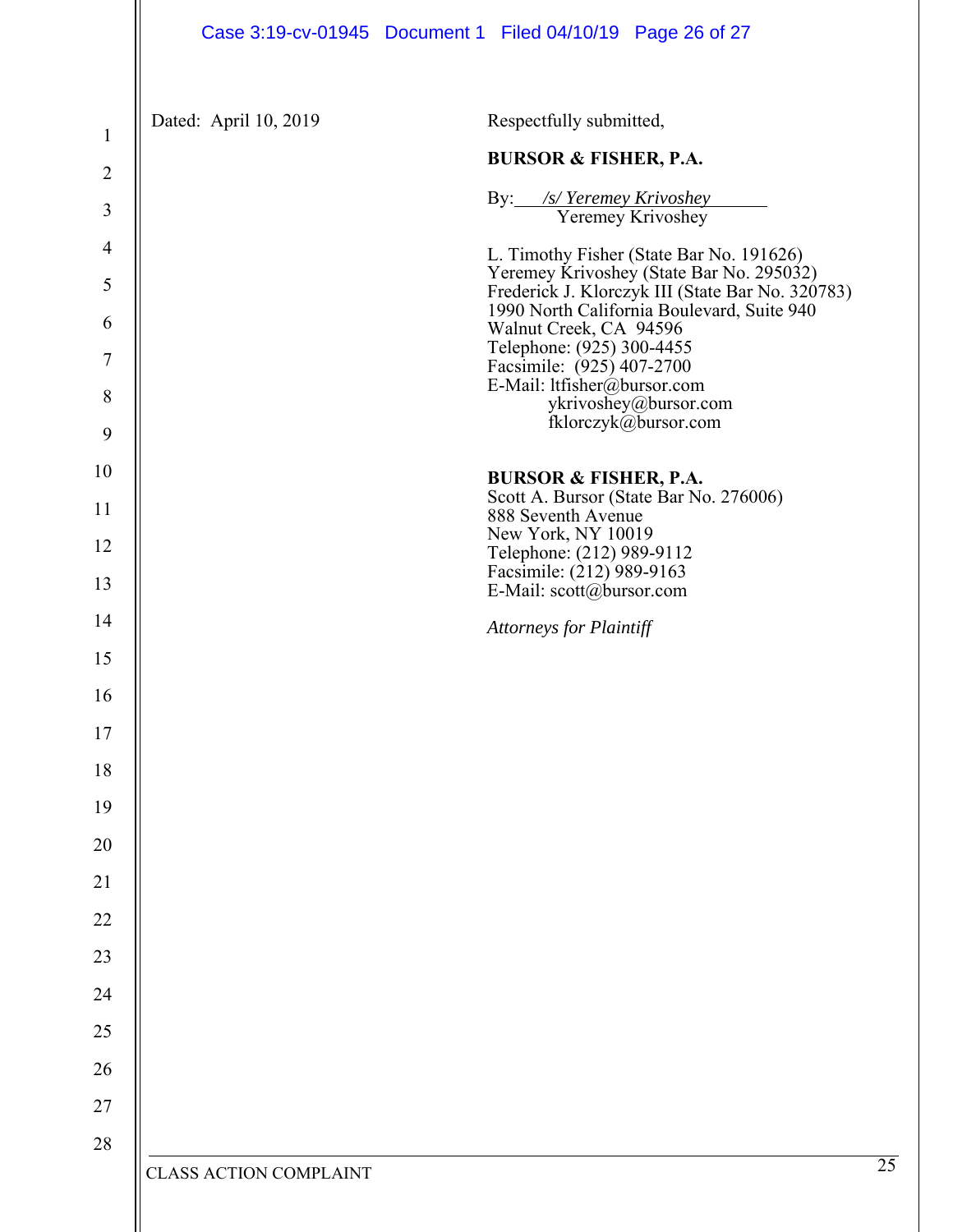### **CLRA Venue Declaration Pursuant to California Civil Code Section 1780(d)**

I, Yeremey Krivoshey, declare as follows:

1. I am counsel for Plaintiff, and I am a partner at Bursor & Fisher, P.A. I make this declaration to the best of my knowledge, information, and belief of the facts stated herein.

2. The complaint filed in this action is filed in the proper place for trial because defendants O Organics LLC and Lucerne Foods, Inc., do substantial business in this District including the sale of the products at issue in this case. Defendants are also headquartered in this District.

I declare under the penalty of perjury under the laws of the State of California that the foregoing is true and correct, executed on April 10, 2019 at Walnut Creek, California.

 $\overline{a}$ 

Modern

Yeremey Krivoshey